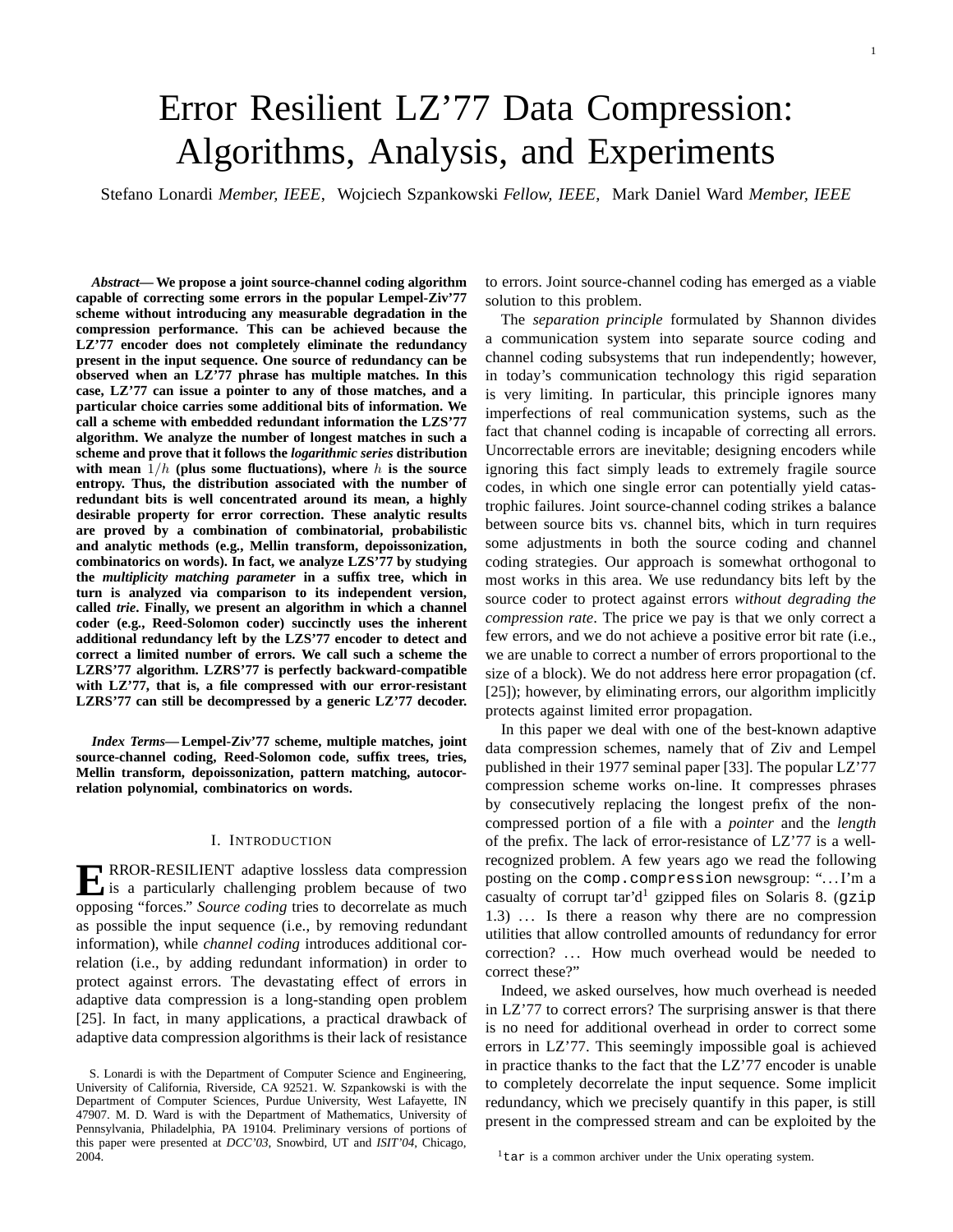encoder. The additional redundancy derives from the encoding of phrases for which one has a choice among  $M > 1$  possible pointers. In practice, if there are  $M$  copies of the longest prefix, we recover  $\log_2 M$  redundant bits by choosing one of the  $M$  pointers (see Figure 1). We call such a scheme with multiple pointers the LZS'77 algorithm.

In the first part of the paper we present an algorithm for channel coding that exploits the redundant bits identified by LZS'77. To detect and correct errors, we choose Reed-Solomon codes computed on blocks of 255 bytes of compressed data. Given the maximum number of errors e that the Reed-Solomon code can correct, the 2e parity bits of the Reed-Solomon code will be embedded in the extra redundant bits extracted from the pointer multiplicity. We should point out that if  $e$  is large then we may not always have enough redundant bits to embed the parity bits. The algorithm that incorporates the Reed-Solomon channel coding into LZS'77 is referred to throughout as the LZRS'77 scheme.

As mentioned above, our basic algorithm allows one to correct only a few errors, thus we set  $e = O(1)$ , and e is rather small in our implementations. In fact, we prove theoretically that asymptotically the average number of longest phrases is  $O(1)$  leading to  $e = O(1)$ . We should observe, however, that even single errors can have devastating effects. It has been proved recently [4] that a single error in LZ'77 may corrupt up to  $O(n^{2/3})$  phrases, thus about  $O(n^{2/3} \log n)$  symbols, where  $n$  is the size the file to be compressed. Furthermore, a simple modification of our algorithm (e.g., instead of looking for the longest match we just consider a "long enough" match) allows e to change adaptively with the availability of redundancy bits in the stream (i.e.,  $e$  will slowly grow with  $n$ ) and still preserve the asymptotic optimality of the compression bit rate (see Remark (i) after Theorem 1).

In the second part of this paper we theoretically quantify the amount of redundancy left by the LZ'77 encoder for error protection. Thus we resort to analyzing the number of pointers in the LZS'77 schemes, a problem never addressed before. We let  $M_n$  denote the *number of pointers* (longest matches) into the database when  $n$  bits have already been compressed. We are primarily interested in precisely determining the asymptotics of the random variable  $M_n$  and its concentration around the mean. A thorough analysis of the variable  $M_n$  yields a characterization of the degree to which error correction can be performed in the scheme discussed above. We recall that  $|\log_2 M_n|$  bits are available for detecting and correcting errors.

Suffix trees provide a natural way to study the variable  $M_n$ . A suffix tree [27] is a digital search tree (i.e., a *trie* [27]) built from all the suffixes of a single string (the database in our case). In a suffix tree,  $M_n$  corresponds to the number of leaves in the subtree rooted at the branching point of the  $(n+1)$ st insertion. We refer to  $M_n$  as the *multiplicity matching parameter*. As it turns out, strings in suffix trees are highly dependent on each other. This dependency complicates the precise analysis of  $M_n$ ; therefore, we also consider the analogous situation, where a trie is built over independent strings. More specifically, we study the variable  $M_n^I$  associated with the number of leaves in the subtree rooted at the branching point of the  $(n + 1)$ st insertion in a trie. After determining the asymptotics of  $M_n^I$ , we prove that  $M_n$  and  $M_n^I$  have asymptotically identical distributions.

The main theoretical result consists of a precise characterization of all the moments of  $M_n$  and its limiting distribution. In particular, we show that for memoryless sources<sup>2</sup> the average number of pointers is  $1/h$ , where h is the entropy rate. We also show that the limiting distribution of  $M_n$  follows the *logarithmic series distribution*, that is,  $Pr(M_n = k) \approx$  $(p^k(1-p) + (1-p)^k p)/(kh)$  where p is the probability of generating a "1". Thus, the number of pointers is well concentrated around the mean, which is a highly desirable property for channel coding. Still, it is more likely to have one occurrence of the longest phrase in the database than many, but the probability of seeing two longest phrases is only four times smaller than finding a single longest phrase. In practice, we usually find more than one match, as shown in Section II-C.

In order to prove our main result we use a battery of analytic tools, including analytical poissonization and depoissonization, the Mellin transform, and complex analysis. To prove that suffix trees and independent tries have similar multiplicity matching parameters, we derive bivariate generating functions for  $M_n$  and  $M_n^I$  using combinatorics on words, as recently surveyed in [17]. We compare the generating functions for  $M_n$  and  $M_n^I$  by utilizing complex asymptotics.

To the best of our knowledge, the scheme described here is the first joint source-channel LZ'77 algorithm. In [25], Storer and Reif address the issue of *error propagation* but not error recovery (see [21] for an analysis of the Storer and Reif algorithm). There are, however, joint source-channel coding algorithms for arithmetic coding and other variable length codes (see, e.g., [23]). Recently, we have proposed a novel scheme to extract redundant bits from LZ'78/LZW streams [31].

Regarding our theoretical results, the multiplicity matching parameter was never previously studied in tries and suffix trees. However, the methodology used here to study the matching parameter *in tries* is well established within the analytic algorithmic community [27]. The analysis of  $M_n$  in a suffix tree is new and quite challenging. The basic idea of comparing suffix trees to independent tries was established by Jacquet and Szpankowski [11] and recently simplified by these authors in [17]. Other aspects of suffix trees have been studied in [5], [7], [26].

The paper is organized as follows. In Section II-A we describe the LZS'77 encoder and present our main theoretical results. In Section II-B we design the encoder and decoder for the LZRS'77 scheme and in Section II-C discuss the experiment results. The main theoretical result is proved in Sections 3–5. In Section III we provide a streamlined analysis and the road-map of the proof. Independent tries are discussed in Section IV while suffix trees are analyzed in Section V.

 $2$ Our analysis can be extended to Markov sources using the techniques developed in this paper.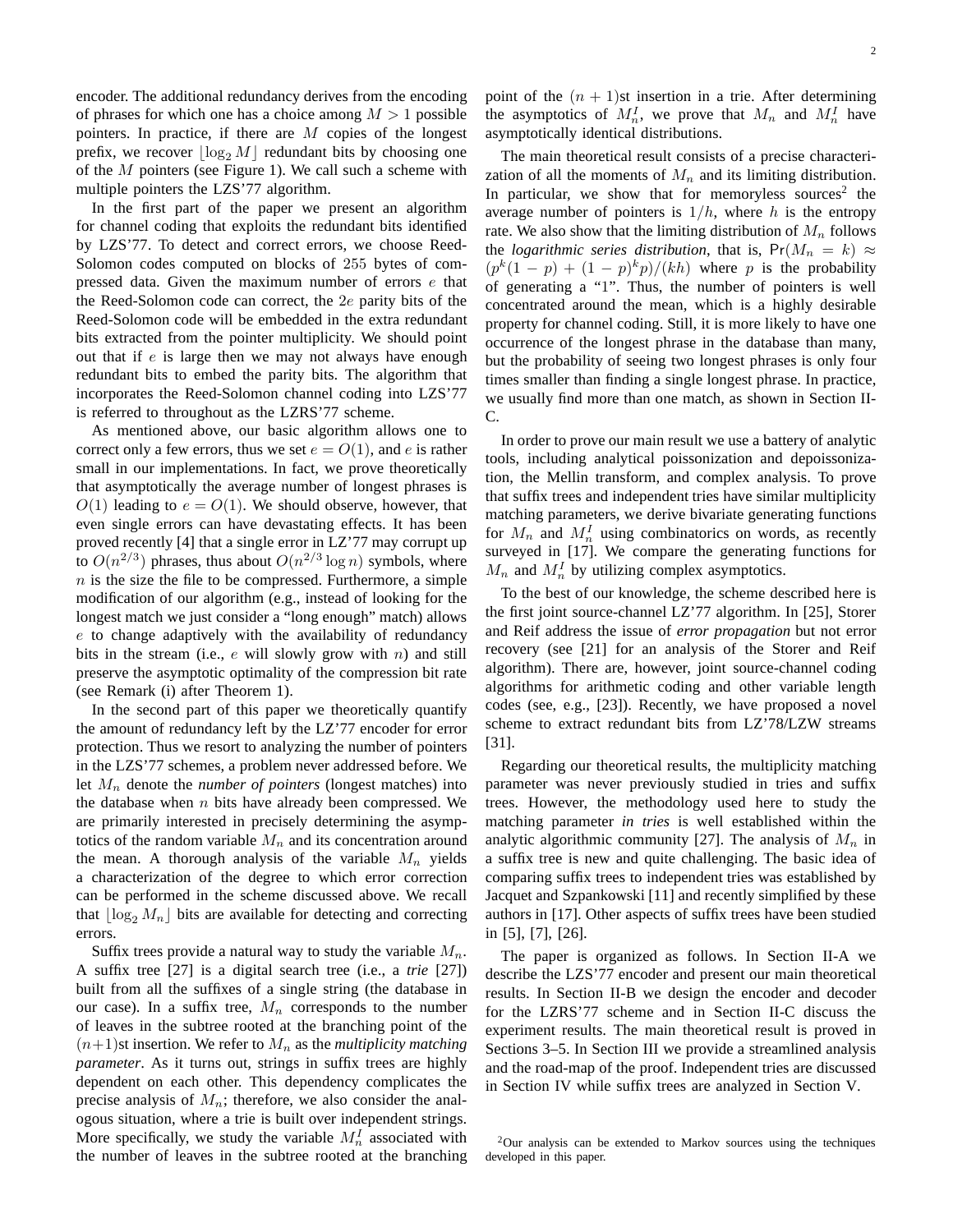

Fig. 1. The multiplicity of the next phrase is four  $(M = 4)$ . Choosing one of the four possible pointers recovers two redundant bits.

#### II. MAIN RESULTS

In this section we present our main algorithmic, theoretical, and experimental results. We first describe a modified LZ'77 scheme, called LZS'77, in which we recover redundant information by identifying multiple longest matches. In Theorem 1 we quantify the redundant information by analyzing the variable  $M_n$ , associated with the number of longest matches when the database sequence is of length  $n$ . Finally, the recovered redundant bits are used in a new algorithm called LZRS'77, in which  $O(1)$  errors are corrected at each stage of the compression. We end the section by reporting experimental results on LZRS'77.

## *A. Redundant Information in LZS'77*

Let  $X$  be a text of length  $n$  over a finite alphabet  $A$ . We write  $X_i$ ,  $1 \leq i \leq n$  to indicate the *i*th symbol in X. We use  $X_i^j$  as shorthand for the substring  $X_i X_{i+1} \dots X_j$  where  $1 \leq i \leq j \leq n$ , with the convention that  $X_i^i = X_i$ . Substrings of the form  $X_1^j$  correspond to prefixes of X, and substrings of the form  $X_i^n$  correspond to the suffixes of X.

The LZ'77 algorithm [33] processes the data *on-line* as it is read, i.e., it parses the file sequentially *left to right* and looks into the sequence of past symbols (called the *database*) to find a match with the longest prefix of the string starting at the current position. The longest prefix is replaced with a *pointer*, which is a triple composed of *(position, length, symbol)*. Several variations on LZ'77 have been proposed (see, e.g., [3] and references therein), but the basic principle remains the same.

Let us suppose that the first  $i - 1$  symbols of the string X have been already parsed into  $k-1$  phrases, i.e.,  $X_1^{i-1}$  =  $y_1y_2 \t ... y_{k-1}$ , where each y's is a non-empty string over A. In order to identify the k-th phrase, LZ'77 looks for the *longest* prefix of  $X_i^n$  that matches a substring of  $X_1^{i-1}$ . If  $X_j^{j+1-1}$  $(j < i)$  is the substring that matches the longest prefix, then the next phrase is  $y_k = X_i^{i+l-1}$ . The algorithm issues the pointer  $(j, l, X_{i+l})$  and updates the current position i to  $i + l + 1$ . The symbol  $X_{i+l}$  is needed to be able to advance when  $l = 0$ , which is common in the very beginning of the encoding process. The use of a raw symbol within each pointer is wasteful in practice, because it can often be included in the next pointer. Later, we will assume that the LZ'77 compressed stream is just a sequence of *(position,length)* pointers, as it is implemented in gzip and other encoders.

In order to recover additional bits to be used for channel coding, we slightly modify the LZ'77 scheme. The resulting algorithm, called LZS'77, allows one to embed some bits of

```
LZS'77_ENCODER (X, K)let i, r, n, m, P \leftarrow 0, 0, |X|, |K|, |while i < n do
      let X_i^{i+l-1} ← the longest prefix of X_i^tthat matches a substring in X_1^{i-1}let R \leftarrow \{(p_0, l, X_{i+l}), \ldots, (p_{M-1}, l, X_{i+l})\} be
            the set of feasible pointers for X_i^{i+l-1}if M > 1 then
            let d \leftarrow \lfloor \log_2 M \rfloorappend (p_{K_r^{r+d}}, l, X_{i+l}) to P
            let r \leftarrow r + delse
            append (p_{M-1}, l, X_{i+l}) to P
      let i \leftarrow i + l + 1return P
LZS'77 DECODER (P)let D, K \leftarrow empty string, empty string
for each (p, l, c) \in P do
      let R \leftarrow \{p_0, \ldots, p_{M-1}\} be the set of
            occurrences of D_p^{p+l-1}let i be the index such that p_i = pappend \lfloor \log_2 M \rfloor bits of i to K
      append \overrightarrow{D_p^{p+l-1}c} to \overrightarrow{D}return (D, K)
```
Fig. 2. Recovering redundant bits  $K$  in LZ'77. Here  $X$  is the text,  $K$ represents the redundant bits,  $P$  is the compressed stream of pointers,  $D$  is the decompressed text.

another binary string  $K$ . We define a position i corresponding to the beginning of a phrase to have *multiplicity* M if there exist exactly  $M$  matches for the longest prefix that starts at position i in X. The positions with multiplicity  $M > 1$ are the places where we can embed some of the bits of K. Specifically, the next  $\log_2 M$  bits will drive the selection of one particular pointer out of the M choices (see Figure 1). These additional bits can be used for various purposes such as authentication [2] or error correction as described next. In passing, we should acknowledge that the idea of detecting multiple matches of the longest LZ'77 prefix was already considered by Fiala and Greene [6] as a strategy to improve compression. In their scheme C2, the encoder uses a suffix tree to detect two of more copies of the same substring in the database, and only one copy is encoded in the compressed representation.

Suppose again that the initial portion of X, say  $X_1^{i-1}$ , has been already parsed. Let  $\{(p_0, l, X_{i+l}), (p_1, l, X_{i+l}), \ldots,$  $(p_{M-1}, l, X_{i+l})\}, M \geq 1$ , be the set of feasible pointers for the longest prefix of  $X_i^n$ , where  $l > 1$ , and  $1 \leq p_l \leq i$ for all  $0 \leq l \leq M - 1$ . If  $M = 1$  we skip to the next phrase, and no extra bits are embedded. When  $M > 1$ , we use the next  $d = \log_2 M$  bits of K to choose one of the M pointers. Suppose that the first  $r - 1$  bits of K have already been embedded in previous phrases. We emit the pointer  $(p_{K_r^{r+d}}, l, X_{i+l})$ , we move the current position to  $i + l + 1$ , and we increment r by d. The complete algorithm is summarized in Figure 2.

One could extract more bits from the phrase multiplicity by using a start-step-stop binary code [6] that maximizes the code length for a given M. For example if  $M = 6$  one could assign 00 to the first copy, 01 to the second, 100 for the third, 101 for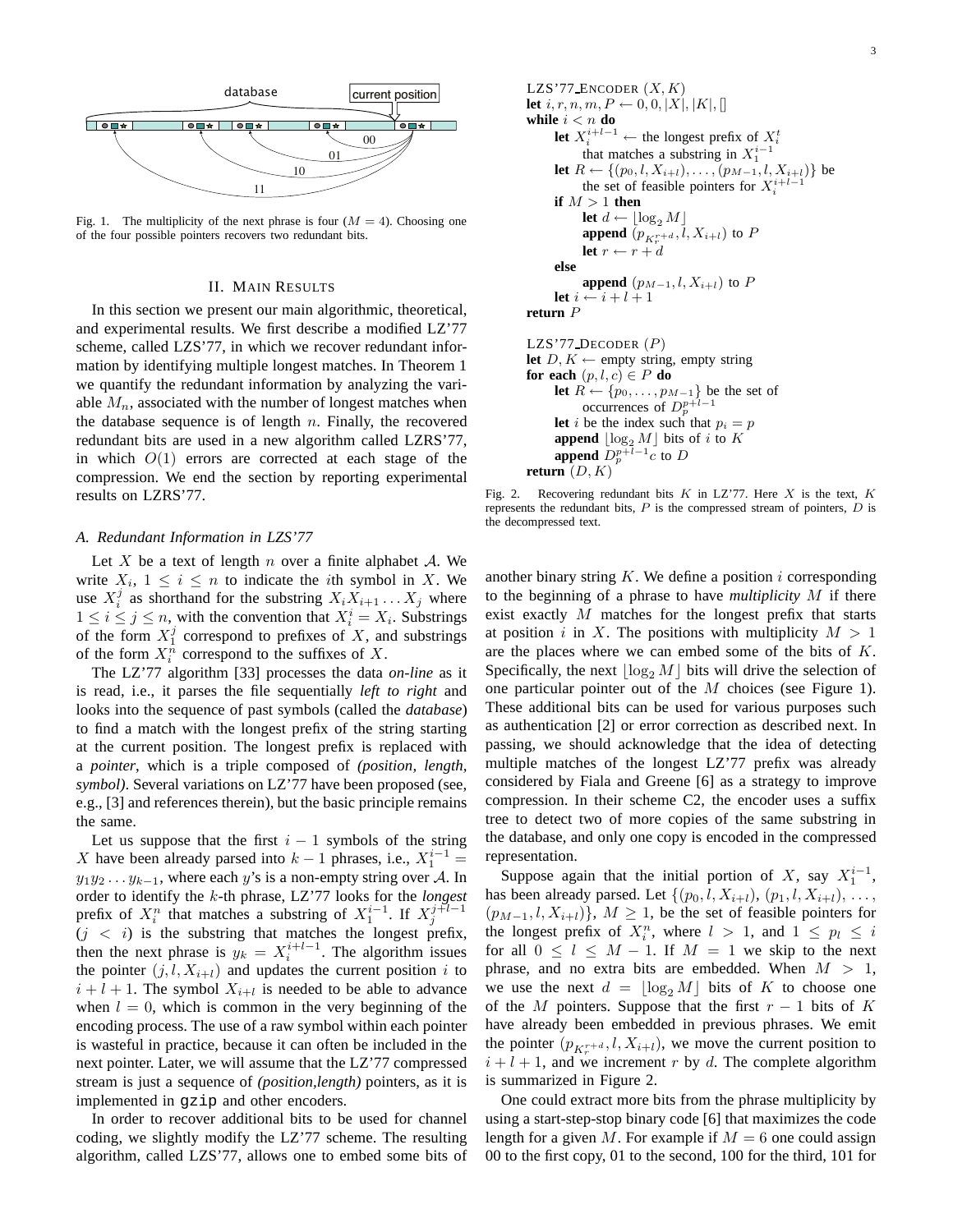the fourth, 110 for the fifth, and 111 for the sixth. Compared to the original scheme of embedding  $\lfloor \log_2 6 \rfloor = 2$  bits by selecting one specific copy out of the first four (among the six available), we would embed an additional bit with probability 2/3.

We want to stress that these changes do not affect the internal structure of LZ'77 encoding, other than a possible reshuffling of the pointers. A file compressed with LZS'77 can still be decompressed by a standard LZ'77 algorithm. The fact that LZS'77 is "backward-compatible" makes it possible to deploy it gradually over the existing LZ'77 algorithm, without disrupting service.

From the above description it is clear that the size of the embedded text  $K$  depends on the number of longest matches  $M_n$  when the first n bits of the input have already been compressed. We analyze  $M_n$  for a binary memoryless source, and consider the string  $X = X_1 X_2 X_3 \dots$ , where the  $X_i$ 's are i.i.d. random variables on the binary alphabet with  $Pr(X_i =$  $0) = p$  and  $Pr(X_i = 1) = q$ . Without loss of generality, we assume throughout the discussion that  $q \leq p$ . Let  $X^{(i)}$  denote the *i*th suffix of X. In other words,  $X^{(i)} = X_i X_{i+1} X_{i+2} \dots$ Consider the *longest* prefix w of  $X^{(n+1)}$  such that  $X^{(i)}$  also has w as a prefix, for some i with  $1 \leq i \leq n$ . Then  $M_n$  can be defined as the number of  $X^{(i)}$ 's (with  $1 \leq i \leq n$ ) that also have w as a prefix. We formally define the *multiplicity matching parameter* as

$$
M_n = \#\{1 \le i \le n \mid X^{(i)} \text{ has } w \text{ as a prefix}\}.
$$
 (1)

Our goal is to understand the probabilistic behavior of the variable  $M_n$ . In particular, we compute the *j*th factorial moment  $\mathbf{E}[M_n^j] = \mathbf{E}[M_n(M_n-1)\cdots(M_n-j+1)],$  and the limiting distribution  $Pr(M_n = k)$  for large n. We accomplish this by finding the probability generating function  $\mathbf{E}[u^{M_n}]$  and extracting its asymptotic behavior for large  $n$ . The main result presented next is proved in Section III with details explained in Sections IV and V.

*Theorem 1:* Consider a binary memoryless source, and let  $h = -p \log p - q \log q$  be its entropy rate.

(i) There exists  $\delta > 0$  depending on p such that the jth factorial moment of  $M_n$  is

$$
\mathbf{E}[M_{n}^{\underline{j}}] = \Gamma(j)\frac{q(p/q)^{j} + p(q/p)^{j}}{h} + \gamma_j(\log_{1/p} n) + O(n^{-\delta}),
$$
\n(2)

where  $\Gamma$  is the Euler gamma function, and  $\gamma_i(\cdot)$  is a periodic function with mean 0 and small modulus for  $\ln p / \ln q$  rational, and asymptotically zero for  $\ln p / \ln q$  irrational.

(ii) The probability generating function  $\mathbf{E}[u^{M_n}]$  $=$  $_{k\geq 0}$  Pr( $M_n = k$ ) $u^k$  is for some  $\epsilon > 0$ 

$$
\mathbf{E}[u^{M_n}] = -\frac{q \ln(1 - pu) + p \ln(1 - qu)}{h}
$$
  
 
$$
+ \gamma (\log_{1/p} n, u) + O(n^{-\epsilon}), \tag{3}
$$

where  $\gamma(\cdot, u)$  is a periodic function with mean 0 and small modulus for  $\ln p / \ln q$  rational and asymptotically zero otherwise. More precisely,

$$
\mathbf{E}[u^{M_n}] = \sum_{j=1}^{\infty} \left( \frac{p^j q + q^j p}{jh} \right)
$$
(4)

$$
-\sum_{k\in\mathbf{Z}\backslash\{0\}}\frac{e^{2kr\pi i\log_{1/p}n}\Gamma(z_k)(p^jq+q^jp)(z_k)^{\overline{j}}}{j!(p^{-z_k+1}\ln p+q^{-z_k+1}\ln q)}u^j+O(n^{-\epsilon})
$$

where for  $\ln p / \ln q = r/t$  and some  $r, t \in \mathbb{Z}$  we have  $z_k =$  $\frac{2kr\pi i}{\ln p}$ . The above translates into

$$
\Pr(M_n = j) = \frac{p^j q + q^j p}{jh} \tag{5}
$$
\n
$$
- \sum_{k \neq 0} \frac{e^{2kr \pi i \log_{1/p} n} \Gamma(z_k) (p^j q + q^j p)(z_k)^{\overline{j}}}{j! (p^{-z_k + 1} \ln p + q^{-z_k + 1} \ln q)} + O(n^{-\epsilon})
$$

for some  $\epsilon > 0$ .

A few remarks are in order. We first comment on the behavior of the function  $\gamma_i(t)$ . For instance, if we set  $p = 1/2$ then

$$
|\gamma_j(t)| \leq \frac{1}{\ln 2} \sum_{k \neq 0} \left| \Gamma \left( j - \frac{2k i \pi}{\ln 2} \right) \right|.
$$

The approximate values of  $\frac{1}{\ln 2} \sum_{k\neq 0} |\Gamma(j - \frac{2ki\pi}{\ln 2})|$  are given below for the first ten values of  $j$ .

| $\boldsymbol{\eta}$ | $2k i\pi$<br>$\frac{1}{\ln 2} \sum_{k\neq 0}$ $\left  \Gamma \left( j - \right) \right $ |
|---------------------|------------------------------------------------------------------------------------------|
| 1                   | $1.4260 \times 10^{-5}$                                                                  |
| $\overline{2}$      | $1.3005 \times 10^{-4}$                                                                  |
| $\overline{3}$      | $1.2072 \times 10^{-3}$                                                                  |
| $\overline{4}$      | $1.1527 \times 10^{-2}$                                                                  |
| 5                   | $1.1421 \times 10^{-1}$                                                                  |
| $\overline{6}$      | $1.1823 \times 10^{0}$                                                                   |
| $\overline{7}$      | $1.2853 \times 10^{1}$                                                                   |
| 8                   | $1.4721 \times 10^{2}$                                                                   |
| $\overline{9}$      | $1.7798 \times 10^3$                                                                     |
|                     | $2.2737 \times 10^{4}$                                                                   |

We note that, if  $\ln p / \ln q$  is irrational, then  $\gamma_i(x) \to 0$  as  $x \to \infty$ . So  $\gamma_j$  does not exhibit fluctuation when  $\ln p / \ln q$  is irrational.

For large *n* we conclude that on average there are  $1/h$ eligible pointers and that  $M_n$  follows the *logarithmic series distribution*, i.e.,

$$
\Pr(M_n = j) \approx \frac{p^j q + q^j p}{jh}
$$

plus some small fluctuations. Observe that the probability is maximal for  $j = 1$ , but  $Pr(M_n = 2)$  is only four times smaller; for  $p \gg q$  we also have  $Pr(M_n = j + 1)/Pr(M_n = j) \approx$  $pj/(j+1)$ , thus the distribution is rather "flat." This bears some immediate consequences for the LZRS'77 scheme since the number of corrected errors depends on  $\log M_n$ . Knowing that  $M_n$  is highly concentrated around its mean is quite reassuring and contributes to a good behavior of the algorithm in practice. In fact, experimental results presented in the next section show that there are sufficiently many redundant bits to warrant the use of the LZRS'77 error correction scheme.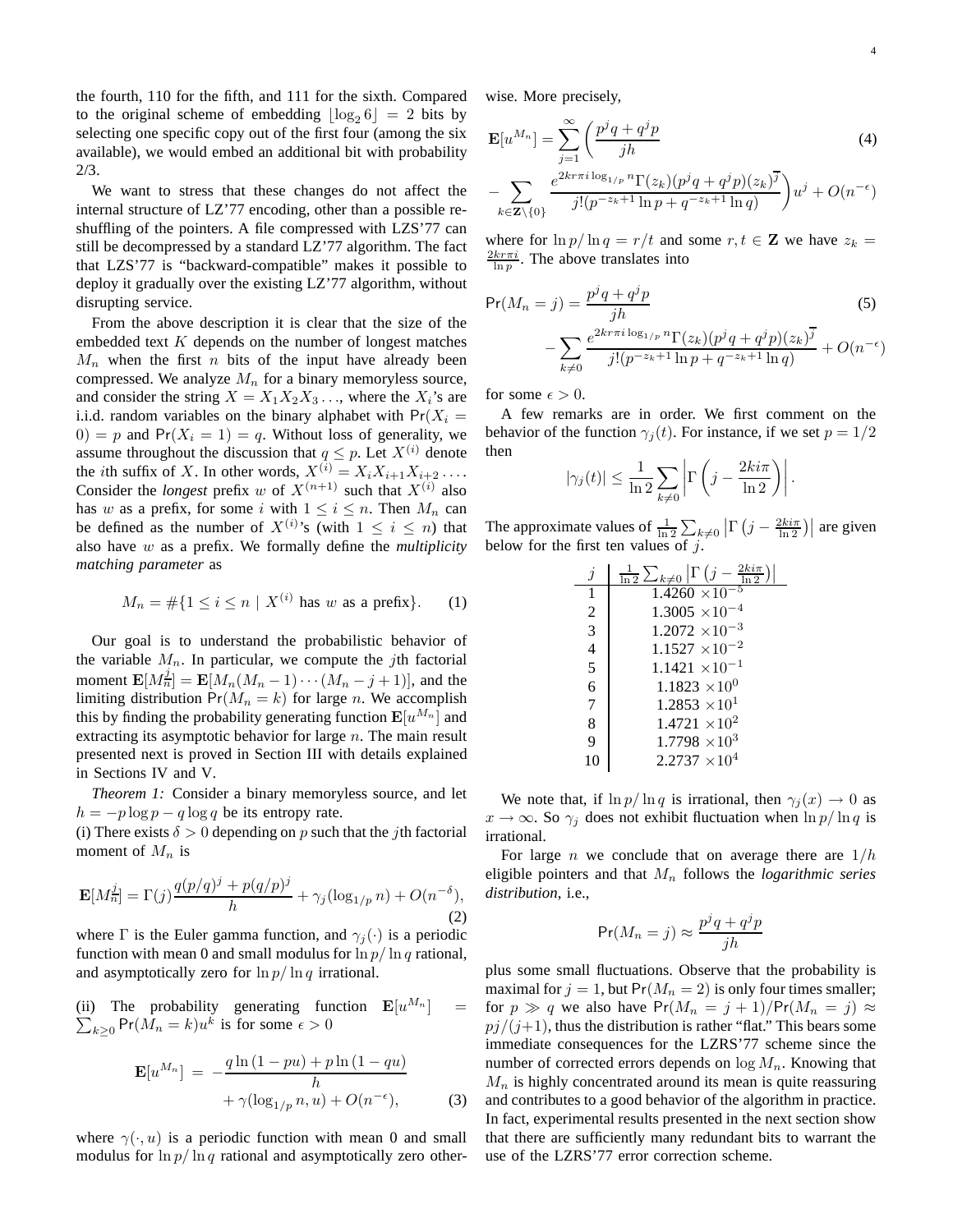### *B. Error Resilient LZRS'77 Scheme*

We now describe how to use the extra redundant bits to achieve error-resilience. Recall that we are protecting the stream of pointers, which is represented by a sequence of bytes. We chose Reed-Solomon (RS) codes [19], which are block-based error correcting codes widely used in digital communications and storage.

Reed-Solomon codes belong to the family of BCH codes (see, e.g., [18]). A Reed-Solomon code is specified as  $RS(a, b)$ , where a is the size of the block and b is the size of the payload. Let the datum be a symbol drawn from an alphabet of cardinality  $2<sup>s</sup>$ . The encoder collects b symbols and adds  $a - b$  parity symbols to make a block of length a. A Reed-Solomon decoder can correct up to  $e$  errors in a block, where  $e = (a - b)/2$ . One symbol error occurs if one or more of the bits of the symbol (up to  $s$ ) is wrong.

Given a symbol size  $s$ , the maximum block length  $a$  for a Reed-Solomon code is  $a = 2<sup>s</sup> - 1$ . For example, the maximum length of a code with 8-bit symbols  $(s = 8)$  is 255 bytes. The family of Reed-Solomon codes for  $s = 8$  is therefore RS(255, 255 – 2e). Each block contains 255 bytes, of which  $255 - 2e$  are data and 2e are parity. Errors up to e bytes anywhere in the block can be automatically detected and corrected.

We can use the extra redundancy bits of LZS'77 to embed 2e extra bytes, as described in the following. The encoder, called LZRS'77, first compresses X using the standard LZ'77. The data is broken into blocks of size  $255 - 2e$ . Then, blocks are processed *in reverse* order, beginning with the very last. When processing block  $i$ , the encoder computes first the Reed-Solomon parity bits for the block  $i+1$  and then it embeds the extra bits in the pointers of block  $i$  using the method described in Section II-A. The sequence of operations of the encoder is illustrated in Figure 3. If one wants to protect the first block as well, then the parity bits of the first block are not embedded, but saved at the beginning of the compressed file. Note that if we decide to store these extra bits at the beginning of the file, the compressed file is not compatible anymore with the standard LZ'77 decoder. To keep the file backward-compatible one must forgo protecting the first block of the compressed data.

If the user selects large values for  $e$ , it is possible that the LZ'77 stream may not have enough redundant bits to embed the Reed Solomon parity bits. This problem can be detected in the encoding phase, when the blocks of size  $255 - 2e$  are processed in reverse order. If any block does not have enough redundancy to store the 2e extra bytes, an error message is printed, and the user has to choose a smaller value for e.

The decoder receives a sequence of pointers, preceded by the parity bits of the *first block*. It first breaks the rest of the input stream into blocks of size  $255 - 2e$ . Then it uses the parity bits to correct the first block. Once block  $B_1$  is correct, it decompresses  $B_1$  using LZS'77. This not only reconstructs the initial portion of the original text, but it also recovers the bits stored in those particular choices for the pointers. These extra bits are collected, and they become the parity bits for the second block. The decoder can therefore detect and correct

LZRS'77 ENCODER  $(X, e)$ **let**  $b, j, n \leftarrow 1, 1, |X|$ **while**  $j < n$  **do append** LZ'77 COMPRESS( $X_i$ ) to  $B_b$ **if**  $|B_b| = 255 - 2e$  **then let**  $b \leftarrow b + 1$ **for**  $i \leftarrow b, \ldots, 2$  **do let**  $RS_i \leftarrow$  REED\_SOLOMON\_ENCODER( $B_i, e$ ) **embed** in the block  $B_{i-1}$  the bits  $RS_i$  using LZS'77 **let**  $RS_1 \leftarrow$  REED SOLOMON ENCODER $(B_1, e)$ **return**  $RS_1, B_1, B_2, \ldots, B_b$ LZRS'77 DECODER  $(RS_1, B_1, B_2, \ldots, B_b, e)$  $D \leftarrow$  empty string **if** REED SOLOMON DECODER $(B_1 + RS_1, e)$  = errors **then** correct  $B_1$ **append** LZ'77\_DECOMPRESS( $B_i$ ) to D **recover**  $RS_2$  from the pointers used in  $B_1$  using LZS'77 **for**  $i \leftarrow 2, \ldots, b$  **do if** REED SOLOMON DECODER $(B_i + RS_i, e)$  = errors **then** correct  $B_i$ **append** LZ\_DECOMPRESS( $B_i$ ) to  $D$ **recover**  $RS_{i+1}$  from the pointers in  $B_i$  using LZS'77

**return** D

Fig. 4. Error-resilient LZ'77 algorithm. Here  $X$  is the text,  $e$  is the maximum number of errors that can be corrected in each block of  $255 - 2e$  bytes

errors in  $B_2$ . Block  $B_2$  is then decompressed, and the parity bits for  $B_3$  are recovered. This process continues until all blocks have been decompressed. A high-level description of the encoder and the decoder is shown in Figure 4.

The reason the encoder needs to process the blocks in reverse order should now be apparent. The encoder cannot compute the RS parity bits before the pointers are finalized. We embed the RS bits for the current block in the *previous* block, because the decoder needs to know the parity bits of a block *before* it attempts to decompress it. This has the unfortunate effect of making the encoder off-line, since it requires the encoder to keep the entire set of buffers in primary memory. The problem can be alleviated by breaking up large inputs in chunks of a size that could be easily stored and processed in main memory.

Even if now the decoder requires two passes, the asymptotic worst-case time complexity for the encoder and the decoder is unchanged. If one discounts the extra time spent by error detection/correction algorithm, both encoder and decoder still run in linear time in the size of the input.

## *C. Experimental Results*

In order to validate our theoretical studies presented in Theorem 1 and test the correctness of our LZS'77 scheme, we instrumented several implementations. In the first one, we designed an implementation of LZ'77 based on suffix trees [22], and we kept track of the multiplicity  $M$  for each phrase of the LZ'77 parsing, when the length of the phrase is greater than two. The average value of  $M$  is shown in Figure 5, for increasing lengths of the prefixes. Note that for both graphs, the average for M appears to converge asymptotically to a constant, as Theorem 1 suggests.

In the second, we modified the code of  $gzip-1.2.4$  to evaluate the impact of our method on compression performance. The tool gzip is an implementation of the *sliding*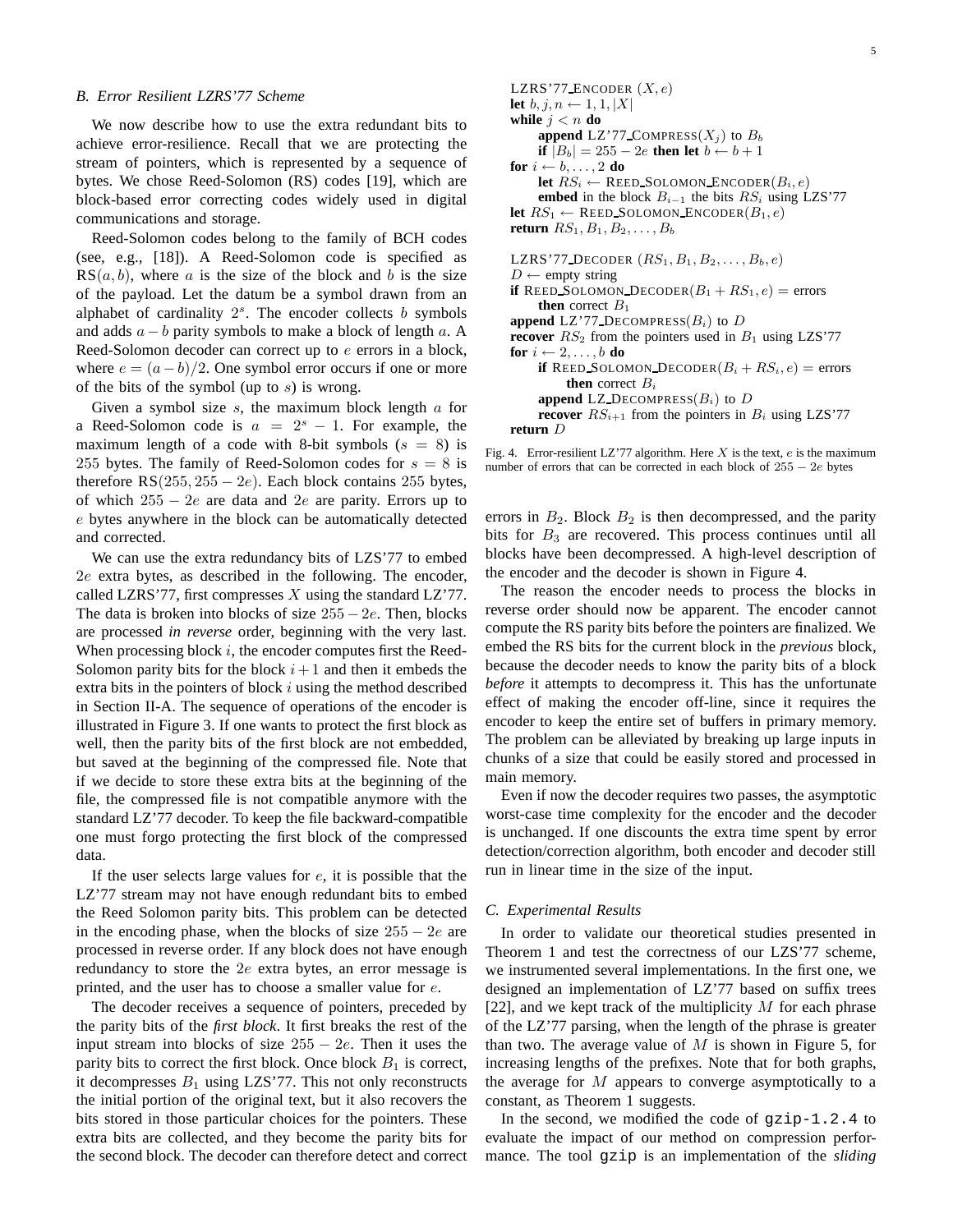

Fig. 3. The right-to-left sequence of operations on the compressed blocks as processed by the LZRS'77 encoder



Fig. 5. The average value of the pointer multiplicity  $M$  for increasing prefixes of files paper2 (LEFT), and news (RIGHT) from the Calgary corpus

TABLE I THE COMPRESSION OF "GZIP -3" VERSUS "GZIPS -3" FOR THE FILES OF THE CALGARY CORPUS; THE LAST COLUMN SHOWS THE TOTAL NUMBER OF AVAILABLE BYTES FOR ERROR CORRECTION

| file size | gzip    | gzipS   | file   | redundant |
|-----------|---------|---------|--------|-----------|
| 111,261   | 39,473  | 39,511  | bib    | 1,721     |
| 768.771   | 333.776 | 336,256 | book1  | 14,524    |
| 610,856   | 228,321 | 228,242 | book2  | 10,361    |
| 102,400   | 69.478  | 71,168  | qeo    | 4,101     |
| 377,109   | 155,290 | 156,150 | news   | 5,956     |
| 21.504    | 10.584  | 10,783  | obj1   | 353       |
| 246.814   | 89.467  | 89.757  | obj2   | 3,628     |
| 53,161    | 20,110  | 20,204  | paper1 | 937       |
| 82,199    | 32,529  | 32,507  | paper2 | 1,551     |
| 46,526    | 19,450  | 19,567  | paper3 | 893       |
| 13,286    | 5,853   | 5,898   | paper4 | 249       |
| 11.954    | 5,252   | 5.294   | paper5 | 210       |
| 38.105    | 14,433  | 14,506  | paper6 | 738       |
| 513,216   | 62,357  | 61,259  | pic    | 3,025     |
| 39,611    | 14,510  | 14,660  | progc  | 736       |
| 71,646    | 18,310  | 18,407  | proql  | 1,106     |
| 49,379    | 12,532  | 12,572  | proqp  | 741       |
| 93,695    | 22,178  | 22,098  | trans  | 1,201     |

*window* variant of LZ'77, that issues pointers in a fixed-size window preceding the current position. Among the various parameters available, gzip allows the user to specify the level of compression from level -1 (worst, fastest) to level -9 (best, slowest). This parameter mainly controls the size of the sliding window (bigger windows correspond to higher compression but slower programs), but also activates the "lazy evaluation" (or "non-greedy parsing") strategy [9]. The lazy evaluation scheme is active from level -4 to level -9.

The modified gzip, called gzipS, directly implements LZS'77 as described in Section II-A. It allows the user to specify a second file, which contains the text to be embedded in the pointers. The compression performance of the gzipS with respect to the original gzip was measured, and it is illustrated in Table I on the Calgary corpus dataset. Since a

non-greedy parsing would introduce additional complexity in the LZS'77 decoder to recover correctly the extra redundant bits, we used the compression level -3 but we increased the size of the sliding window to the one used in level -9 in order to maximize the chances to find multiple copies.

According to the documentation, in the presence of multiple copies of the longest prefix gzip always chooses the most recent occurrence in the sliding window. Pointers are represented as a pair *(displacement,length)* where the displacement is the distance between the copy in the database and the current position, and they are Huffman encoded. By choosing always the most recent occurrence gzip produces frequent short displacements that get shorter representations in the Huffman tree. Because of this, the embedding of the message slightly degrades the compression performance, on the order of 1%– 2% on average for the files in the Calgary corpus. A file compressed with gzipS can be still be decompressed by the original gzip, and therefore is backward-compatible.

Finally, in the last implementation we coded the errorresilient LZRS'77. The prototype implementation is written in Python, with calls to C public-domain code that implements the Reed-Solomon encoder/decoder [14]. Based on the considerations mentioned in introduction, we initially choose  $e = 1$  and  $e = 2$  which require respectively at least 2 and 4 parity bytes on a block of data of size  $255 - 2e$ . We experimented with the resilience to errors by introducing a controlled number of errors uniformly distributed over the b blocks of the compressed file. The graphs in Figure 6 show the probability that the file did *not* uncompress correctly for increasing numbers of errors for different choices of e and b.

For example, using  $e = 2$  over 100 blocks, LZRS'77 is able to decompress the file correctly with 20 uniformly distributed errors, 90% of the time. In this case, the compressed file size would be about 25, 500 bytes. Assuming that LZRS'77 loses 1%–2% on average in compression performance compared to LZ'77, we could conclude that we could save 255–510 bytes by using the original LZ'77. The savings should be compared to the 400 parity bytes that are embedded in the LZRS'77 file.

## III. STREAMLINED ANALYSIS

In this section we guide the reader through the main ideas of the proof of Theorem 1 with details explained in the last two sections.

We recall the definition of the multiplicity matching parameter. The variable  $M_n$  represents the number of longest matches within the first  $n$  symbols of the database as formally expressed in (1). We now provide an alternative definition of  $M_n$  via *suffix trees*. A suffix tree is a trie built from suffixes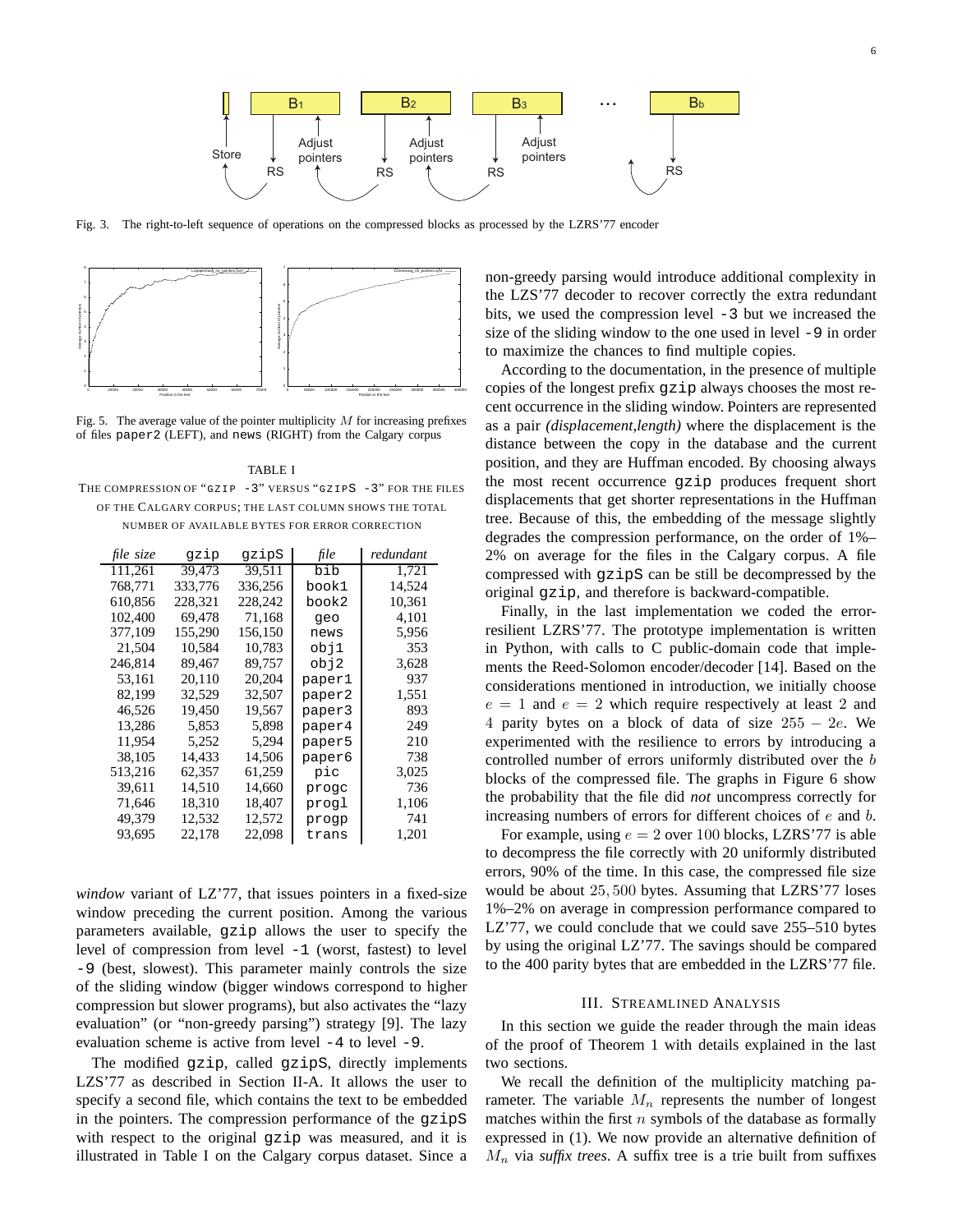

Fig. 6. The probability that a file of b blocks could not be recovered correctly, for increasing number of errors uniformly distributed over the blocks. Topleft:  $e = 1$  and  $b = 10$ , top-right:  $e = 1$  and  $b = 100$ , lower-left:  $e = 2$  and  $b = 10$ , lower-right:  $e = 2$  and  $b = 100$ 



Fig. 7. A trie and its multiple matching parameter  $M_4$  after inserting string  $S_5$ .

of a single string. A *trie* is a digital tree built over, say n, strings (the reader is referred to [15], [24], [27] for an in-depth discussion of digital trees). A string is stored in an external node of a trie; the path length to such a node is the shortest prefix of the string that is not a prefix of any other strings (cf. Figure 7). For a binary alphabet, each branching node in a trie is a binary node. A special case of a trie structure is a *suffix trie* (tree) which is a trie built over suffixes of a *single* string.

Now we can re-define  $M_n$  via suffix trees. First, build a suffix tree from the first  $n + 1$  suffixes of X. Consider the *insertion point* of the  $(n+1)$ st suffix. Then  $M_n$  is exactly equal to the *number of leaves* in the subtree rooted at the branching point of the  $(n+1)$ st insertion. For instance, suppose that the  $(n+1)$ st suffix starts with  $w\beta$  for some  $\beta \in \mathcal{A} := \{0, 1\}$ , and some  $w \in A^*$ . Then, examining the first n suffixes, if there are exactly k suffixes that begin with  $w\alpha$  (where  $\alpha = 1 \oplus \beta$ where  $\oplus$  is addition modulo 2), and the other  $n - k$  suffixes do not begin with w, we conclude that  $M_n = k$ . Figure 7 illustrates this scenario.

Our goal is to study  $M_n$  in a suffix tree built from a string  $X$  generated by a binary memoryless source. Unfortunately, the strings in a suffix tree are highly dependent on each other; thus, a precise analysis of  $M_n$  is quite difficult. For this reason,

we first analyze the analogous situation in a trie built over *independent* strings. Specifically, in Section IV we analyze the distribution and moments of a random variable with similar properties, namely  $M_n^I$ , via the analysis of *independent tries*, using analytical poissonization and depoissonization, the Mellin transform, and complex analysis (cf. [27]). To define  $M_n^I$ , we consider the situation described above, but we build a trie from  $n + 1$  *independent* strings from  $A^*$ . So we consider independent  $X(i)$ 's (more specifically,  $X(i) =$  $X_1(i)X_2(i)X_3(i)...$ , where the  $X_i(i)$ 's are i.i.d. random variables). We let w denote the *longest* prefix of  $X(n+1)$ such that  $X(i)$  also has w as a prefix, for some i with  $1 \leq$  $i \leq n$ . Then  $M_n^I$  is defined as the number of  $X(i)$ 's (with  $1 \leq i \leq n$ ) that also have w as a prefix, that is,

$$
M_n^I = \# \{ 1 \le i \le n \mid X(i) \text{ has } w \text{ as a prefix} \}. \tag{6}
$$

In order to analyze  $M_n^I$ , we define the alignment  $C_{j_1,...,j_k}$ among k strings  $X(j_1), ..., X(j_k)$  as the length of the longest common prefix of the k strings. The kth depth  $D_{n+1}(k)$  in a trie built over  $n + 1$  strings is the length of the path from the root of the trie to the leaf containing the kth string. Note  $D_{n+1}(n+1) = \max_{1 \le j \le n} C_{j,n+1} + 1$ . Thus, in the context of tries,

$$
M_n^I = \# \{ j \mid 1 \le j \le n, \ C_{j,n+1} + 1 = D_{n+1}(n+1) \}.
$$

That is,  $M_n^I$  is the size of a subtree rooted at the branching point of a new insertion.

We analyze  $M_n^I$  through generating functions. Define the exponential generating functions

$$
G(z, u) = \sum_{n \ge 0} \mathbf{E}[u^{M_n^I}] \frac{z^n}{n!}, \quad F_j(z) = \sum_{n \ge 0} \mathbf{E}[(M_n^I)^{\underline{j}}] \frac{z^n}{n!}
$$

for complex  $u \in \mathbf{C}$  and  $j \in \mathbf{N}$ . A simple combinatorial argument, based on our discussion above, shows that

$$
\Pr\{M_n^I = k\} = \sum_{\substack{w \in A^* \\ \alpha \in A}} \Pr(w\beta) \binom{n}{k} \Pr(w\alpha)^k (1 - \Pr(w))^{n-k}.
$$
\n(7)

It follows that

$$
G(z, u) = 1
$$
  
+ 
$$
\sum_{\substack{w \in A^* \\ \alpha \in A}} Pr(w\beta) \left( e^{z(1 - Pr(w) + uPr(w\alpha))} - e^{z(1 - Pr(w))} \right)
$$
  

$$
F_j(z) = \sum_{\substack{w \in A^* \\ \alpha \in A}} Pr(w\beta) e^{z(1 - Pr(w\beta))} (Pr(w\alpha)z)^j
$$

We derive in Section IV asymptotics using poissonization, the Mellin transform, and depoissonization; details are given in the next section. *These methods allow us to establish Theorem 1* with  $M_n$  replaced by  $M_n^I$ .

Once we have established the probabilistic properties of  $M_n^I$ , we can deal with the more difficult problem, namely the multiplicity matching parameter  $M_n$  in a suffix tree. We show that  $M_n$  has a similar asymptotic distribution as  $M_n^I$ . To prove this, we compare the distribution of  $M_n$  in suffix trees versus the distribution of  $M_n^I$  in independent tries. Specifically, we prove the following theorem.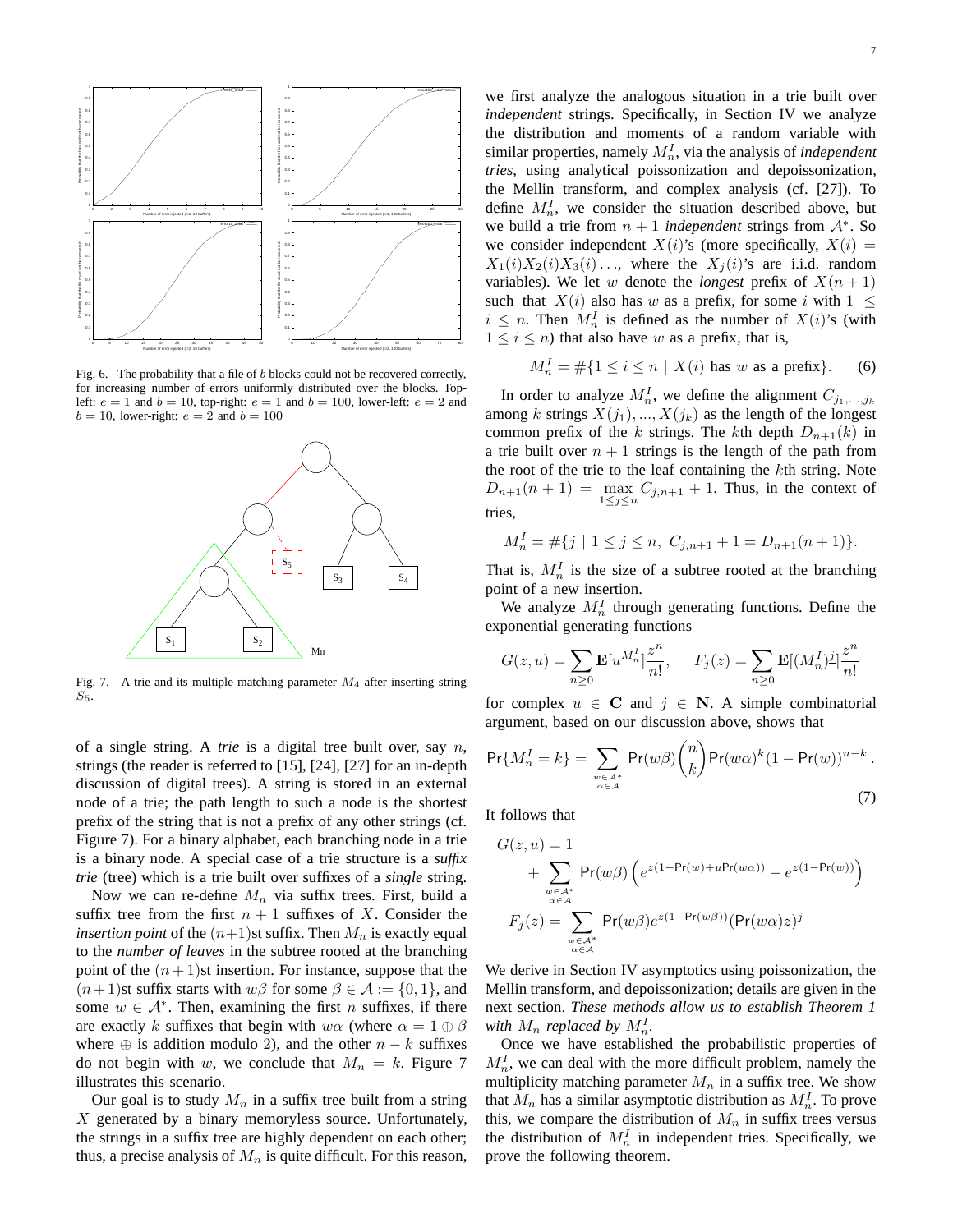*Theorem 2:* There exists  $\epsilon > 0$  such that, for some  $\delta > 0$ and for all  $|u| < 1 + \delta$ ,

$$
|M_n(u) - M_n^I(u)| = O(n^{-\epsilon}).\tag{8}
$$

As a consequence, there exists  $b > 1$  such that

$$
Pr(M_n = k) - Pr(M_n^I = k) = O(n^{-\epsilon}b^{-k})
$$
 (9)

for large n.

A detailed analysis of  $M_n$  is presented in Section V. Briefly, our proof technique follows these lines. We let

$$
M(z, u) = \sum_{1 \le k, n \le \infty} \Pr(M_n = k) u^k z^n
$$
  

$$
M^I(z, u) = \sum_{1 \le k, n \le \infty} \Pr(M_n^I = k) u^k z^n
$$

denote the bivariate generating functions for  $M_n$  and  $M_n^I$ , respectively. To study these generating functions, we consider the w's defined above. Specifically, for  $M(z, u)$ , we recall from (1) that if w denotes the longest prefix of  $X^{(n+1)}$  =  $X_{n+1}X_{n+2}X_{n+3}$ ... that appears as a prefix of any  $X^{(i)} =$  $X_iX_{i+1}X_{i+2}...$ , then  $M_n$  enumerates the number of such occurrences of w. This approach to  $M(z, u)$  allows us to sum over all  $w \in A^*$  instead of summing over  $k, n \in \mathbb{N}$ . Similarly, for  $M<sup>I</sup>(z, u)$ , we utilize (6) to determine that if w denotes the longest prefix of  $X^{(n+1)} = X_1(n+1)X_2(n+1)X_3(n+1)...$ that appears as a prefix of any  $X_1(i)X_2(i)X_3(i) \dots$ , then  $M_n^I$ is precisely the number of such occurrences of  $w$ . Therefore, to evaluate  $M^I(z, u)$ , we can sum over all  $w \in A^*$  instead of summing over the integers  $k$  and  $n$ .

We note that the  $X^{(i)}$ 's in a suffix tree are highly dependent on each other. In fact, if  $i \geq j$ , then  $X^{(i)} = X_i X_{i+1} X_{i+2} \dots$ is a substring of  $X^{(j)} = X_j X_{j+1} X_{j+2} \dots$  This dependency makes the derivation of the bivariate generating function  $M(z, u)$  quite difficult. We overcome this hurdle by succinctly describing the degree to which a suffix of  $X$  can overlap with itself. We accomplish this by utilizing the autocorrelation polynomial  $S_w(z)$  of a word w, which measures the amount of overlap of a word  $w$  with itself. The autocorrelation polynomial is defined as (cf. [10], [17], [20])

$$
S_w(z) = \sum_{k \in \mathcal{P}(w)} \Pr(w_{k+1}^m) z^{m-k}
$$
 (10)

where  $\mathcal{P}(w)$  denotes the set of positions k of w satisfying  $w_1 \ldots w_k = w_{m-k+1} \ldots w_m$ , that is, w's prefix of length  $k$  is equal to w's suffix of length  $k$ . Via the autocorrelation polynomial, we are able to surmount the difficulties inherent in the overlapping suffixes. Thus, using  $S_w(z)$ , we obtain a succinct description of the bivariate generating function  $M(z, u)$ . The autocorrelation polynomial is well-understood; we utilize several results about  $S_w(z)$  from [17] and [20]. In particular, when comparing  $M(z, u)$  and  $M<sup>I</sup>(z, u)$ , it is extremely useful to note that the autocorrelation polynomial  $S_w(z)$  is close to 1 with high probability (for |w| large), that is, for a random string  $w$  there is not much overlap.

In order to obtain information about the difference of the above two random variables, we analyze  $Q(z, u) = M(z, u) M<sup>I</sup>(z, u)$  using residue analysis. We make a comparison of

the poles of  $M(z, u)$  and  $M<sup>I</sup>(z, u)$  using Cauchy's theorem (integrating with respect to  $z$ ). As a result, we prove that  $Q_n(u) := [z^n]Q(z, u) = O(n^{-\epsilon})$  uniformly for  $|u| \leq p^{-1/2}$ as  $n \to \infty$ . Then we use another application of Cauchy's theorem (integrating with respect to  $u$ ). Specifically, we extract the coefficient  $Pr(M_n = k) - Pr(M_n^I = k) = [u^k z^n] Q(z, u)$ . This establishes Theorem 2.

## IV. ANALYSIS OF INDEPENDENT TRIES

In this section, we prove Theorem 1 for  $M_n^I$  instead of  $M_n$ . Our first step is poissonization. Then we utilize the Mellin transform and complex analysis; thus we obtain asymptotic descriptions of the distribution and factorial moments of  $M_n^I$ . Since these results are valid for the *poissonized* model of the problem, we must depoissonize our results in order to find the asymptotic distribution and factorial moments of  $M_n^I$  in the original model.

#### *A. Poissonization*

We first utilize analytical poissonization. The idea is to replace the fixed-size population model by a poissonized model in which the number of strings is a Poisson random variable with mean  $n$ . We apply the Poisson transform to the exponential generating functions  $G(z, u)$  and  $F<sub>i</sub>(z)$ , which yields

$$
\widetilde{G}(z,u) = \sum_{n\geq 0} \mathbf{E}[u^{M_n'}] \frac{z^n}{n!} e^{-z}, \quad \widetilde{F}_j(z) = \sum_{n\geq 0} \mathbf{E}[(M_n^I)^{\underline{j}}] \frac{z^n}{n!} e^{-z}.
$$
\n(11)

We observe that

$$
\widetilde{G}(z, u) = e^{-z}
$$
  
+ 
$$
\sum_{\substack{w \in A^* \\ \alpha \in A}} Pr(w\beta) \left( e^{-zPr(w)(1 - uPr(\alpha))} - e^{-zPr(w)} \right)
$$
  

$$
\widetilde{F}_j(z) = \sum_{\substack{w \in A^* \\ \alpha \in A}} Pr(w\beta) e^{-zPr(w\beta)} (Pr(w\alpha)z)^j
$$

by applying  $(7)$  to  $(11)$ .

#### *B. Mellin Transform*

If  $f$  is a complex-valued function which is continuous on  $(0, \infty)$  and is locally integrable, then the Mellin transform of f is defined as

$$
\mathcal{M}[f(x);s] = f^*(s) = \int_0^\infty f(x)x^{s-1} dx
$$

(see [8] and [27]).

We define  $\widehat{G}(x, u) = \widetilde{G}(x, u) - 1$  (so that  $\widehat{G}(x, u) = O(x)$ ) as  $x \to 0$ ). If  $u \in \mathbf{R}$  with  $u < \min\{1/p, 1/q\}$  and if  $\Re(s) \in$  $(-1, 0)$ , then

$$
\widehat{G}^*(s, u) = \Gamma(s) \frac{q(1 - pu)^{-s} + p(1 - qu)^{-s} - p^{-s+1} - q^{-s+1}}{1 - p^{-s+1} - q^{-s+1}}.
$$

If  $j \in \mathbb{N}$  and  $\Re(s) \in (-j, 0)$ , then

$$
\widetilde{F}_j^*(s) = \Gamma(s+j) \frac{p^j q^{-s-j+1} + q^j p^{-s-j+1}}{1 - p^{-s+1} - q^{-s+1}}.
$$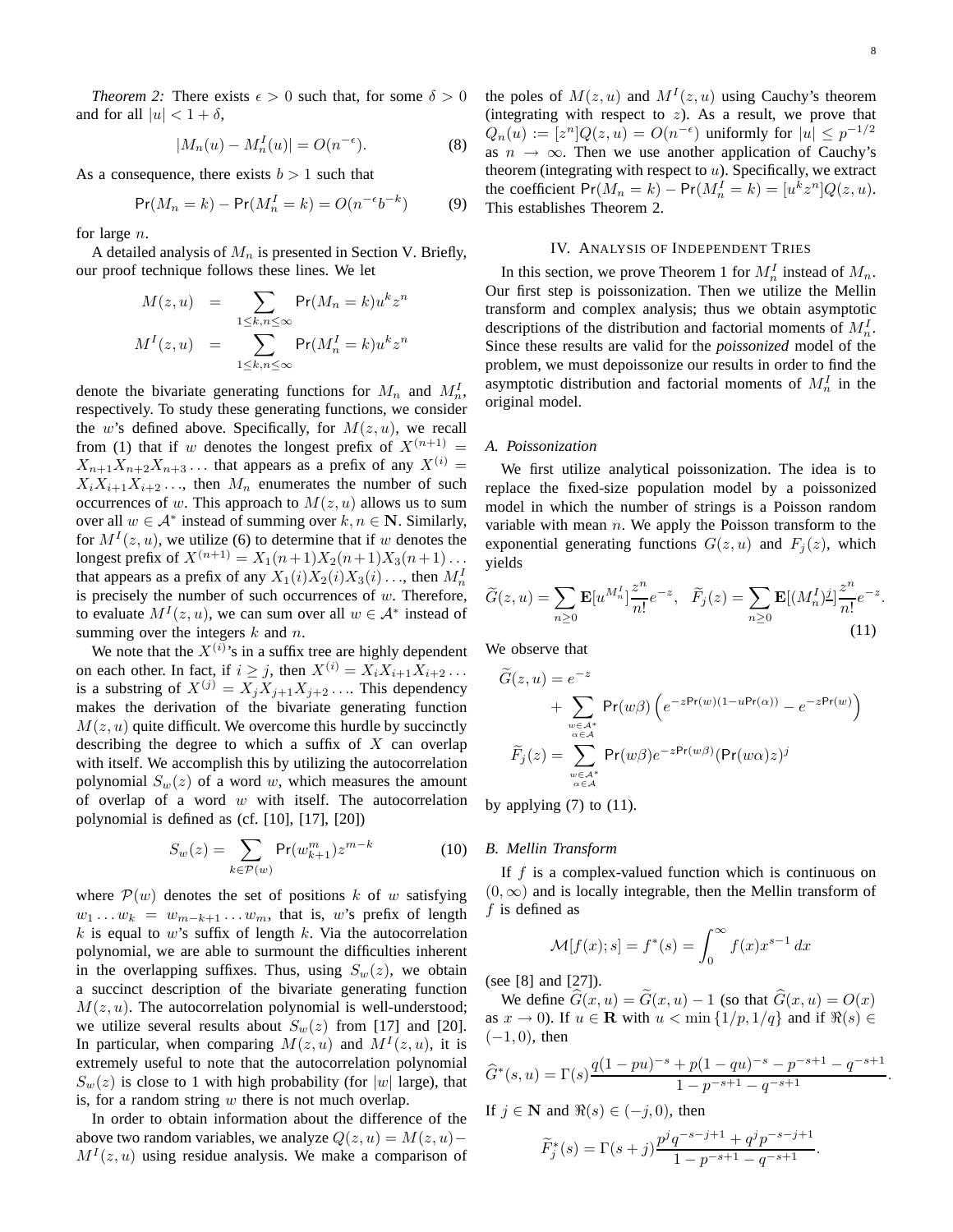We next invert the Mellin transform, computing

$$
\widetilde{F}_j(x) = \frac{1}{2\pi i} \int_{-\frac{1}{2} - i\infty}^{-\frac{1}{2} + i\infty} \widetilde{F}_j^*(s) x^{-s} ds
$$
  

$$
\widehat{G}(x, u) = \frac{1}{2\pi i} \int_{-\frac{1}{2} - i\infty}^{-\frac{1}{2} + i\infty} \widehat{G}^*(s, u) x^{-s} ds
$$

since  $c = -1/2$  is in the fundamental strip of  $\widehat{G}(x, u)$ .

#### *C. Results for the Poisson Model*

We restrict our attention to the case where  $\ln p / \ln q$  is rational. Thus we can write  $\ln p / \ln q = r / t$  for some relatively prime  $r, t \in \mathbb{Z}$ . Then, by a theorem of Jacquet and Schachinger (see [27]), we know that the set of poles of  $\tilde{F}_j^*(s)x^{-s}$  is exactly  $\{z_k = \frac{2kr\pi i}{\ln p} \mid k \in \mathbf{Z}\}\.$  We also observe that  $\widetilde{F}_j^*(s)x^{-s}$ has simple poles at each  $z_k$ . Now we assume that  $u \neq 1$ . Then  $\widehat{G}^*(s, u)x^{-s}$  has the same set of poles as  $\widetilde{F}^*_j(s)x^{-s}$ , each of which is a simple pole.

Using the Cauchy residue theorem [1], if  $j \in \mathbb{N}$  and  $z_k =$  $\frac{2kr\pi i}{\ln p}$ , then

$$
\widetilde{F}_j(x) = \sum_{k \in \mathbf{Z}} -\text{Res}[\widetilde{F}_j^*(s)x^{-s}; \ z_k] + O(x^{-L})
$$

and

$$
\widehat{G}(x, u) = \sum_{k \in \mathbf{Z}} -\text{Res}[\widehat{G}^*(s, u)x^{-s}; z_k] + O(x^{-L}).
$$

It follows that, for  $j \in \mathbb{N}$ ,

$$
\widetilde{F}_j(x) = \Gamma(j) \frac{q(p/q)^j + p(q/p)^j}{h} + \delta_j(\log_{1/p} x) + O(x^{-L})
$$

where  $h = -p \ln p - q \ln q$  denotes the entropy and

$$
\gamma_j(t) = \sum_{k \neq 0} -\frac{e^{2kr \pi i t} \Gamma(z_k + j) \left( p^j q^{-z_k - j + 1} + q^j p^{-z_k - j + 1} \right)}{p^{-z_k + 1} \ln p + q^{-z_k + 1} \ln q}
$$

.

Also

$$
\widehat{G}(x, u) = -\frac{q \ln (1 - pu) + p \ln (1 - qu)}{h} - 1 +
$$
  
 
$$
+ \gamma (\log_{1/p} x, u) + O(x^{-L})
$$
 (12)

where

$$
\gamma(t, u) = \sum_{k \neq 0} -\left(e^{2k r \pi i t} \Gamma(z_k)\right)
$$

$$
\frac{q(1 - pu)^{-z_k} + p(1 - qu)^{-z_k} - p^{-z_k + 1} - q^{-z_k + 1}}{p^{-z_k + 1} \ln p + q^{-z_k + 1} \ln q}\right).
$$

As an immediate corollary of (12), we see that

$$
\widetilde{G}(x, u) = -\frac{q \ln(1 - pu) + p \ln(1 - qu)}{h}
$$

$$
+ \gamma (\log_{1/p} x, u) + O(x^{-L}).
$$

We note that, if  $\ln p / \ln q$  is irrational and u is fixed, then  $\gamma_i(x) \to 0$  and  $\gamma(x, u) \to 0$  as  $x \to \infty$ . Thus  $\gamma_i$  and  $\gamma(\cdot, u)$ do not exhibit fluctuation when  $\ln p / \ln q$  is irrational.

#### *D. Depoissonization*

Recall that in the original problem statement  $n$  is a large, fixed integer. Most of our analysis has utilized a model where  $n$  is a Poisson random variable. Therefore, to obtain results about the problem we originally stated, it is necessary to depoissonize our results.

Using depoissonization results of [12] and [27], we can depoissonize our results (cf. [28], [29]). Our conclusion is that Theorem 1 holds if we replace  $M_n$  by  $M_n^I$ .

#### V. ANALYSIS OF LZS'77 VIA SUFFIX TREES

In this section we establish Theorem 2, and as a consequence, we immediately prove the validity of our main result (namely, Theorem 1) for  $M_n$ .

Consider a suffix tree built from n suffixes of  $X =$  $X_1X_2X_3\ldots$ , where the  $X_i$ 's are i.i.d. random variables on the alphabet  $A = \{0, 1\}$  with  $Pr(X_i = 0) = p$  and  $Pr(X_i = 1)$ 1) = q. As before, without loss of generality,  $q \leq p$ . Let  $X^{(i)}$ denote the *i*th suffix of X. Then  $M_n$  is defined as the number of  $X^{(i)}$ 's (with  $1 \leq i \leq n$ ) that also have w as a prefix, that is,

$$
M_n = \#\{1 \le i \le n \mid X^{(i)} \text{ has } w \text{ as a prefix}\}.
$$

In Section III we redefined  $M_n$  as the multiplicity matching parameter in a suffix tree built over  $X$  (cf. Figure 7). In this section we analyze  $M_n$  and compare its distribution to that of  $M_n^I$ . In short, we first obtain the bivariate generating functions for  $M_n$  and  $M_n^I$ , denoted as  $M(z, u)$  and  $M^I(z, u)$ , respectively. (In particular, we re-derive  $M<sup>I</sup>(z, u)$  in such a way that a comparison to  $M(z, u)$  is very natural.) Next, we prove that  $M(z, u)$  can be analytically continued from the unit disk to a larger disk. Afterward, we determine the poles of  $M(z, u)$  and  $M<sup>I</sup>(z, u)$ . We write  $Q(z, u) = M(z, u) - M<sup>I</sup>(z, u)$ ; we use Cauchy's theorem to prove that  $Q_n(u) := [z^n]Q(z, u) \to 0$ uniformly for  $u \leq p^{-1/2}$  as  $n \to \infty$ . Then we apply Cauchy's theorem again to prove that  $Pr(M_n = k) - Pr(M_n^I = k)$  $[u^k z^n] Q(z, u) = O(n^{-\epsilon} b^{-k})$  for some  $\epsilon > 0$  and  $b > 1$ .

We conclude that the distribution of the multiplicity matching parameter  $M_n$  is asymptotically the same in suffix trees as in tries built over independent strings, proving Theorem 2, i.e.,  $M_n$  and  $M_n^I$  have asymptotically the same distribution. Therefore,  $M_n$  also follows the logarithmic series distribution plus some fluctuations, as claimed by Theorem 1.

#### *A. Multiplicity Matching Parameter of Independent Tries*

First we re-derive the bivariate generating function for  $M_n^I$ using a different approach (the so called "string-ruler" method) that is well suited for suffix trees. We deal here with a trie built over the *independent* strings  $X^{(1)}, \ldots, X^{(n+1)}$ , where  $X^{(i)} = X_1(i)X_2(i)X_3(i) \dots$  and  $\{X_i(i) | i, j \in \mathbb{N}\}\$ is a collection of i.i.d. random variables with  $Pr(X_i(i) = 0) = p$ and  $Pr(X_i(i) = 1) = q = 1 - p$ . We let w denote the *longest prefix* of both  $X^{(n+1)}$  and at least one other string  $X^{(i)}$  for some  $1 \leq i \leq n$ . We write  $\beta$  to denote the  $(|w|+1)$ st character of  $X^{(n+1)}$ . When  $M_n^I = k$ , we conclude that exactly k strings  $X^{(i)}$  have w $\alpha$  as a prefix, and the other  $n - k$  strings  $X^{(i)}$  do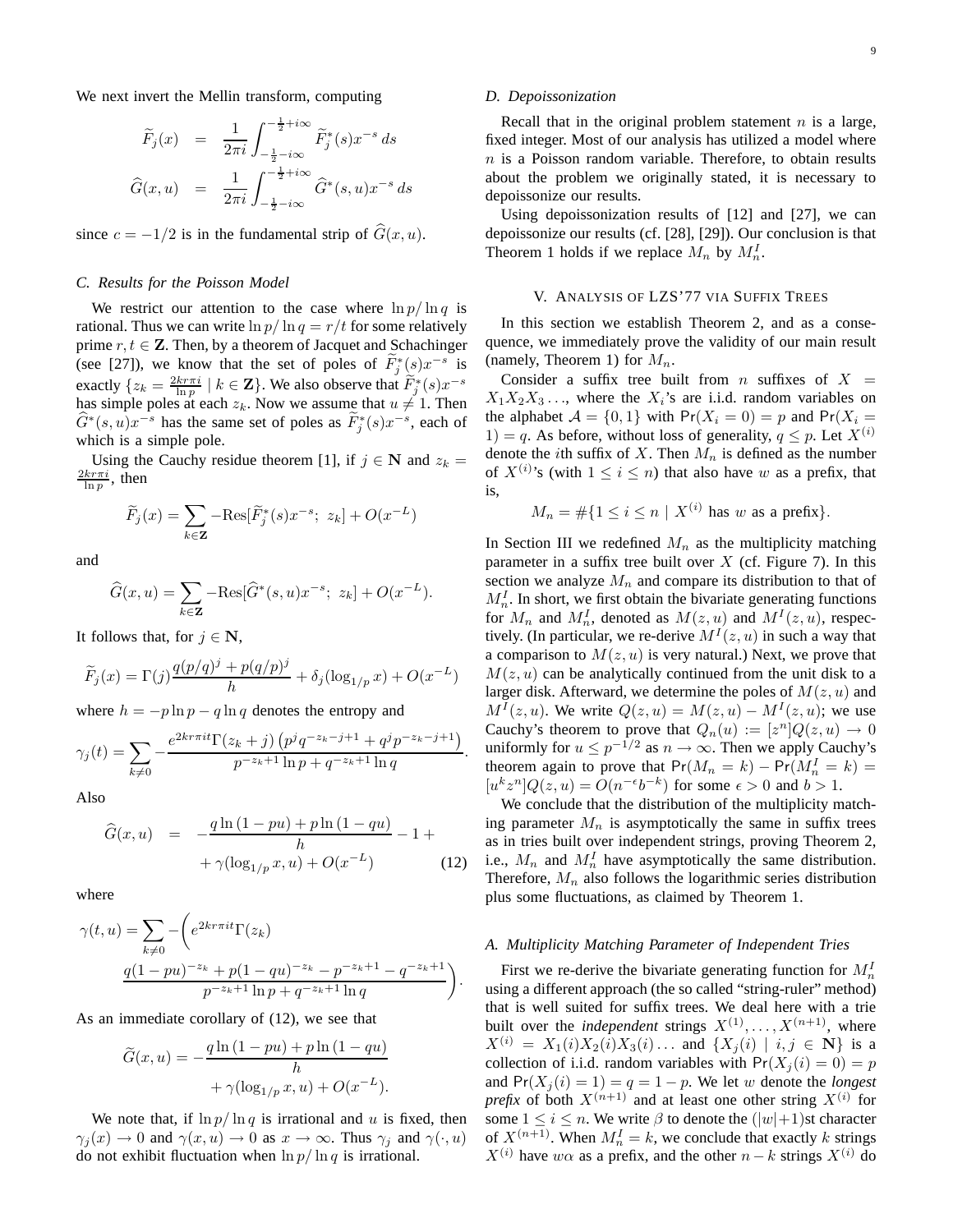not have  $w$  as a prefix at all. Thus the generating function for  $M_n^I$  is exactly

$$
M^{I}(z, u) = \sum_{n=1}^{\infty} \sum_{k=1}^{\infty} \Pr(M_{n}^{I} = k) u^{k} z^{n}
$$
  
= 
$$
\sum_{n=1}^{\infty} \sum_{k=1}^{\infty} \sum_{\substack{w \in A^{*} \\ \alpha \in A}} \Pr(w\beta) {n \choose k} \Pr(w\alpha)^{k} (1 - \Pr(w))^{n-k} u^{k} z^{n}.
$$

After simplifying, it follows immediately that

$$
M^{I}(z, u) = \sum_{\substack{w \in A^{*} \\ \alpha \in A}} \frac{uPr(\beta)Pr(w)}{1 - z(1 - Pr(w))}
$$

$$
\frac{zPr(w)Pr(\alpha)}{1 - z(1 + uPr(w)Pr(\alpha) - Pr(w))}.
$$
(13)

The same line of reasoning about  $M<sup>I</sup>(z, u)$  can be applied in the next section to derive the generating function  $M(z, u)$  for  $M_n$ , but the situation will be more complicated because the occurrences of w can overlap.

#### *B. Multiplicity Matching Parameter of Suffix Trees*

Now we obtain the bivariate generating function for  $M_n$ , which is the multiplicity matching parameter for a suffix tree built over the first  $n+1$  *suffixes*  $X^{(1)}, \ldots, X^{(n+1)}$  of a string X (i.e.,  $X^{(i)} = X_i X_{i+1} X_{i+2} \dots$ ). The bivariate generating function for the multiplicity matching parameter is much more difficult to derive in the dependent (suffix tree) case than in the independent (trie) case, because the suffixes of  $X$  are dependent on each other. We let w denote the *longest prefix* of both  $X^{(n+1)}$  and at least one  $X^{(i)}$  for some  $1 \le i \le n$ . We write  $\beta$  to denote the  $(|w| + 1)$ st character of  $X^{(n+1)}$ ; when  $M_n = k$ , we conclude that exactly k suffixes  $X^{(i)}$  have  $w\alpha$ as a prefix, and the other  $n - k$  strings  $X^{(i)}$  do not have w as a prefix at all. Thus, we are interested in finding strings with exactly k occurrences of  $w\alpha$ , ended on the right by an occurrence of  $w\beta$ , with no other occurrences of w at all. This set of words constitutes the language  $\mathcal{R}_w \alpha(\mathcal{T}_w^{(\alpha)}\alpha)^{k-1}\mathcal{T}_w^{(\alpha)}\beta$ , where

 $\mathcal{R}_w = \{v \in \mathcal{A}^* \mid v \text{ contains exactly one occurrence}\}$ of  $w$ , located at the right end $\}$ 

 $\mathcal{T}_{w}^{(\alpha)} = \{v \in \mathcal{A}^* \mid w\alpha v \text{ contains exactly two occurrences }\}$ of w, located at the left and right ends}.

Thus the generating function for  $M_n$  is

$$
M(z, u) = \sum_{k=1}^{\infty} \sum_{\substack{w \in A^* \\ \alpha \in A}} \sum_{s \in \mathcal{R}_w} \Pr(s\alpha) z^{|s|+1} u\left(\sum_{t \in \mathcal{T}_w^{(\alpha)}} \Pr(t\alpha)\right)
$$

$$
z^{|t|+1} u\right)^{k-1} \sum_{v \in \mathcal{T}_w^{(\alpha)}} \Pr(v\beta) z^{|v|+1-|w|-1}.
$$
 (14)

Using combinatorics on words, as discussed in [10], [17], [20], and as applied in [28], we derive a form of  $M(z, u)$  that we summarize below.

*Theorem 3:* Let  $M(z, u) := \sum_{n=1}^{\infty} \sum_{k=1}^{\infty} Pr(M_n)$  $k)u^kz^n$  denote the bivariate generating function for  $M_n$ , the multiplicity matching parameter of a suffix tree built over the first  $n+1$  *suffixes*  $X^{(1)}, \ldots, X^{(n+1)}$  of a string X. Then

$$
M(z, u) = \sum_{\substack{w \in A^* \\ \alpha \in A}} \frac{u \Pr(\beta) \Pr(w)}{D_w(z)} \frac{D_{w\alpha}(z) - (1 - z)}{D_w(z) - u(D_{w\alpha}(z) - (1 - z))}
$$
(15)

for  $|u| < 1$  and  $|z| < 1$ . Here  $D_w(z) = (1 - z)S_w(z) +$  $z^{|w|}Pr(w)$ , and  $S_w(z)$  denotes the autocorrelation polynomial for  $w$ , defined in  $(10)$ .

**Proof**. The generating functions associated with  $\mathcal{R}_w$  and  $\mathcal{T}_w^{(\alpha)}$ are, respectively,

$$
R_w(z):=\sum_{v\in\mathcal{R}_w}\mathsf{Pr}(v)z^{|v|}
$$

and

$$
T_w^{(\alpha)}(z):=\sum_{v\in\mathcal{T}_w^{(\alpha)}}\mathsf{Pr}(v)z^{|v|}\,.
$$

From [20], we know  $R_w(z)/z^{|w|} = \Pr(w)/D_w(z)$ , so we simplify (14) to obtain

$$
M(z, u) = \sum_{\substack{w \in \mathcal{A}^* \\ \alpha \in \mathcal{A}}} \frac{u \mathsf{Pr}(\beta) \mathsf{Pr}(w)}{D_w(z)} \frac{\mathsf{Pr}(\alpha) z T_w^{(\alpha)}(z)}{1 - \mathsf{Pr}(\alpha) z u T_w^{(\alpha)}(z)}.
$$
 (16)

To obtain an explicit form of  $T_w^{(\alpha)}(z)$ , we define

 $\mathcal{M}_w := \{ v \in \mathcal{A}^* \mid wv \text{ contains exactly two occurrences of } w, \}$ located at the left and right ends}

and

$$
\mathcal{H}_w^{(\alpha)} := \mathcal{M}_w \cap (\alpha \mathcal{A}^*).
$$

We observe that  $\alpha \mathcal{T}_{w}^{(\alpha)} = \mathcal{H}_{w}^{(\alpha)}$ . Thus, (16) simplifies to

$$
M(z, u) = \sum_{\substack{w \in A^* \\ \alpha \in A}} \frac{u \Pr(\beta) \Pr(w)}{D_w(z)} \frac{H_w^{(\alpha)}(z)}{1 - u H_w^{(\alpha)}(z)}.
$$
 (17)

So we can complete the proof of Theorem 3 by establishing Lemma 1 below.

*Lemma 1:* Let  $\mathcal{H}_w^{(\alpha)}$  denote the subset of words from  $\mathcal{M}_w$  that begin with  $\alpha$ . The generating function  $H_w^{(\alpha)}(z) = \sum_{z \in \mathcal{L}^{(\alpha)}} \Pr(v) z^{|v|}$  is  $v \in H_w^{(\alpha)}$  Pr $(v)z^{|v|}$  is

$$
H_w^{(\alpha)} = \frac{D_{w\alpha}(z) - (1 - z)}{D_w(z)}
$$

where  $D_w(z) = (1 - z)S_w(z) + z^{|w|}Pr(w)$ .

**Proof.** We utilize a method relying on combinatorics of correlation with borders, as discussed in [20].

We define  $\mathcal{H} = \{w\alpha, w\beta\}$ ; also let  $H_1 = w\alpha$  and  $H_2 =$  $wβ$ . We write

$$
\mathbb{H} = \begin{bmatrix} Pr(H_1) & Pr(H_1) \\ Pr(H_2) & Pr(H_2) \end{bmatrix}.
$$

We define  $A_{H,F} = \{F_{k+1}^m \mid H_{m-k+1}^m = F_1^k\}$  as a generalization of the autocorrelation polynomial, describing the overlap of  $H$  with  $F$ . This yields

$$
A_{w\alpha,w\alpha}(z) = S_{w\alpha}(z),
$$
  
\n
$$
A_{w\alpha,w\beta}(z) = (S_{w\alpha}(z) - 1)Pr(\beta)/Pr(\alpha),
$$
  
\n
$$
A_{w\beta,w\alpha}(z) = (S_{w\beta}(z) - 1)Pr(\alpha)/Pr(\beta),
$$
  
\n
$$
A_{w\beta,w\beta}(z) = S_{w\beta}(z).
$$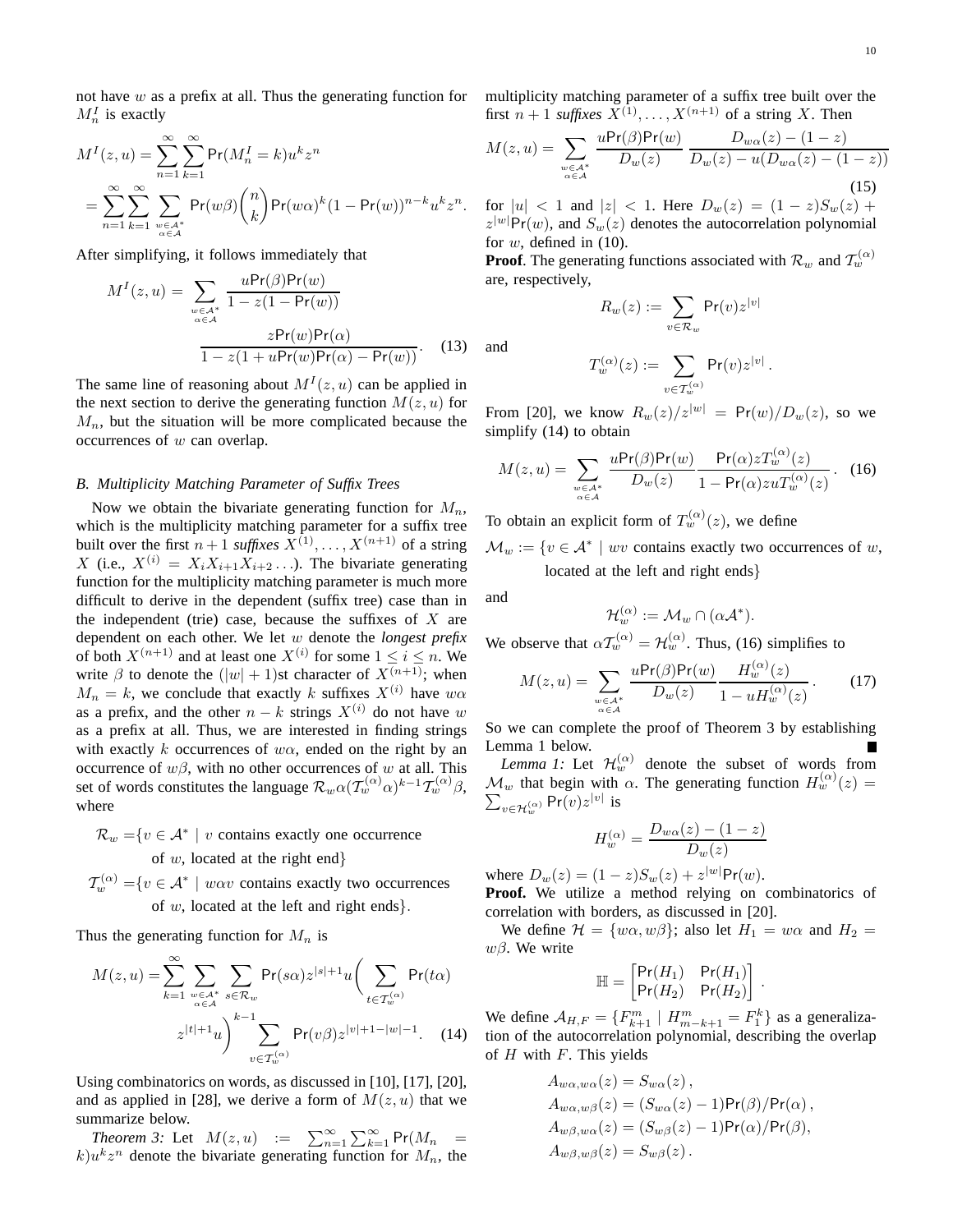Next we define  $\mathbb{D}(z) = (1 - z)\mathbb{A}(z) + z^{m+1}\mathbb{H}^T$ , where  $\mathbb{H}^T$ denotes the transpose of H, and where

$$
\mathbb{A}(z) := \begin{bmatrix} A_{w\alpha,w\alpha}(z) & A_{w\alpha,w\beta}(z) \\ A_{w\beta,w\alpha}(z) & A_{w\beta,w\beta}(z) \end{bmatrix}.
$$

We also define  $\mathbb{M}(z) = (\mathbb{D}(z) + (z - 1)\mathbb{I})\mathbb{D}(z)^{-1}$ , where  $\mathbb{I}$ denotes the  $2 \times 2$  identity matrix. Then

$$
\mathbb{M}_{1,2}(z) = \frac{(1-z)(S_{w\alpha}(z)-1)\Pr(\beta)/\Pr(\alpha) + z^{m+1}\Pr(w\beta)}{(1-z)S_w(z) + z^m\Pr(w)}.
$$
\n(18)

We know by [20] that the set enumerated by  $\mathbb{M}_{1,2}(z)$ , namely  $M_{1,2}$ , is exactly the set of words v such that  $w\alpha v$  has exactly one occurrence of w $\alpha$  and one occurrence of w $\beta$ , at the left and right ends, respectively. If we write  $u\beta = v$  (for the appropriate  $u \in A^*$ , this happens if and only if  $w\alpha u$ has exactly two occurrences of  $w$ , at the left and right ends. Therefore  $\mathbb{M}_{1,2} = \mathcal{T}_{w}^{(\alpha)} \cdot \beta$ . By also recalling  $\mathcal{H}_{w}^{(\alpha)} = \alpha \mathcal{T}_{w}^{(\alpha)}$ , we can easily simplify (18), thereby completing the proof of the lemma.

Lemma 1 was the last required ingredient in the proof of Theorem 3.

#### *C. Analytic Continuation*

In order to establish (9) of Theorem 2 we need to first note that  $M(z, u)$  can be analytically continued.

*Theorem 4:* The generating function  $M(z, u)$  can be analytically continued for  $|u| \leq \delta^{-1}$  and  $|z| < 1$ .

The proof requires several lemmas and observations, all found in [28]. We merely state the main lemma underlying this theorem.

*Lemma 2:* If  $0 < r < 1$ , then there exists  $C > 0$  (depending on  $r$ ) such that

$$
|D_w(z) - u(D_{w\alpha}(z) - (1 - z))| \ge C
$$

for  $|z| \le r$  (and, as before,  $|u| \le \delta^{-1}$ ).

#### *D. Singularity Analysis*

We need some auxiliary results before we prove our main result of this section, namely Theorem 2. We first determine (for  $|u| \leq \delta^{-1}$ ) the zeroes of  $D_w(z) - u(D_{w\alpha}(z) - (1-z))$ and in particular the zeroes of  $D_w(z)$ .

For instance, we state without proof the following lemma. (See [28] for a rigorous proof.)

*Lemma 3:* There exists an integer  $K_2 \geq 1$  such that, for u fixed (with  $|u| \leq \delta^{-1}$ ) and  $|w| \geq K_2$ , there is exactly one root of  $D_w(z) - u(D_{w\alpha}(z) - (1 - z))$  in the closed disk  ${z | |z| < \rho}.$ 

When  $u = 0$ , this lemma implies (for  $|w| \ge K_2$ ) that  $D_w(z)$ has exactly one root in the disk  $\{z \mid |z| \leq \rho\}$ . Let  $A_w$  denote this root, and let  $B_w = D'_w(A_w)$ . Also let  $C_w(u)$  denote the root of  $D_w(z) - u(D_{w\alpha}(z) - (1 - z))$  in the closed disk  ${z | |z| \leq \rho}.$  Finally, we define

$$
E_w(u) := (\partial_z (D_w(z) - u(D_{w\alpha}(z) - (1 - z))))|_{z = C_w}
$$
  
=  $D'_w(C_w) - u(D'_{w\alpha}(C_w) + 1).$ 

We have precisely determined the singularities of  $M(z, u)$ . Next, we compare  $M(z, u)$  to  $M<sup>I</sup>(z, u)$  to show that  $M<sub>n</sub>$  and  $M_n^I$  have asymptotically similar behaviors.

## *E. Comparing Suffix Trees to Tries*

We shall finally prove here Theorem 2 by comparing the generating functions  $M(z, u)$  and  $M<sup>I</sup>(z, u)$ . We define

$$
Q(z, u) = M(z, u) - MI(z, u).
$$

Using the notation from (13) and (15), if we write

$$
M_{w,\alpha}^I(z,u) = \frac{u \Pr(\beta) \Pr(w)}{1 - z(1 - \Pr(w))}
$$
  
\n
$$
z \Pr(w) \Pr(\alpha)
$$
  
\n
$$
\frac{1 - z(1 + u \Pr(w) \Pr(\alpha) - \Pr(w))}{1 - z(1 + u \Pr(w) \Pr(\alpha) - \Pr(w))},
$$
  
\n
$$
M_{w,\alpha}(z,u) = \frac{u \Pr(\beta) \Pr(w)}{D_w(z)} \frac{D_{w\alpha}(z) - (1 - z)}{D_w(z) - u(D_{w\alpha}(z) - (1 - z))},
$$

then we have proved that

$$
Q(z, u) = \sum_{\substack{w \in \mathcal{A}^* \\ \alpha \in \mathcal{A}}} (M_{w, \alpha}(z, u) - M_{w, \alpha}^I(z, u)).
$$

We also define  $Q_n(u) = [z^n]Q(z, u)$ . We denote the contribution to  $Q_n(u)$  from a specific w and  $\alpha$  as  $Q_n^{(w,\alpha)}(u) =$  $[z^n](M_{w,\alpha}(z,u) - M_{w,\alpha}^I(z,u))$ . Then we observe that

$$
Q_n^{(w,\alpha)}(u)=\frac{1}{2\pi i}\oint (M_{w,\alpha}(z,u)-M_{w,\alpha}^I(z,u))\frac{dz}{z^{n+1}}
$$

where the path of integration is a circle about the origin with counterclockwise orientation.

We define

$$
I_n^{(w,\alpha)}(\rho, u) = \frac{1}{2\pi i} \int_{|z|=\rho} (M_{w,\alpha}(z, u) - M_{w,\alpha}^I(z, u)) \frac{dz}{z^{n+1}}.
$$

By Cauchy's theorem, we observe that the contribution to  $Q_n(u)$  from a specific w and  $\alpha$  is exactly

$$
Q_n^{(w,\alpha)}(u) = I_n^{(w,\alpha)}(\rho, u) - \text{Res}_{z=A_w} \frac{M_{w,\alpha}(z, u)}{z^{n+1}} - \text{Res}_{z=C_w(u)} \frac{M_{w,\alpha}(z, u)}{z^{n+1}} + \text{Res}_{z=1/(1-\text{Pr}(w))} \frac{M_{w,\alpha}^I(z, u)}{z^{n+1}} + \text{Res}_{z=1/(1+u\text{Pr}(w)\text{Pr}(\alpha)-\text{Pr}(w))} \frac{M_{w,\alpha}^I(z, u)}{z^{n+1}}.
$$
\n(19)

To simplify this expression, note that

$$
\operatorname{Res}_{z=A_w} \frac{M_{w,\alpha}(z,u)}{z^{n+1}} = -\frac{\Pr(\beta)\Pr(w)}{B_w} \frac{1}{A_w^{n+1}},
$$
  
\n
$$
\operatorname{Res}_{z=C_w(u)} \frac{M_{w,\alpha}(z,u)}{z^{n+1}} = \frac{\Pr(\beta)\Pr(w)}{E_w(u)} \frac{1}{C_w(u)^{n+1}},
$$
  
\n
$$
\operatorname{Res}_{z=1/(1-\Pr(w))} \frac{M_{w,\alpha}^I(z,u)}{z^{n+1}} = \Pr(\beta)\Pr(w)(1-\Pr(w))^n,
$$
  
\n
$$
\operatorname{Res}_{z=1/(1+u\Pr(w)\Pr(\alpha)-\Pr(w))} \frac{M_{w,\alpha}^I(z,u)}{z^{n+1}} =
$$
  
\n
$$
= -\Pr(\beta)\Pr(w)(1+u\Pr(w)\Pr(\alpha)-\Pr(w))^n.
$$
 (20)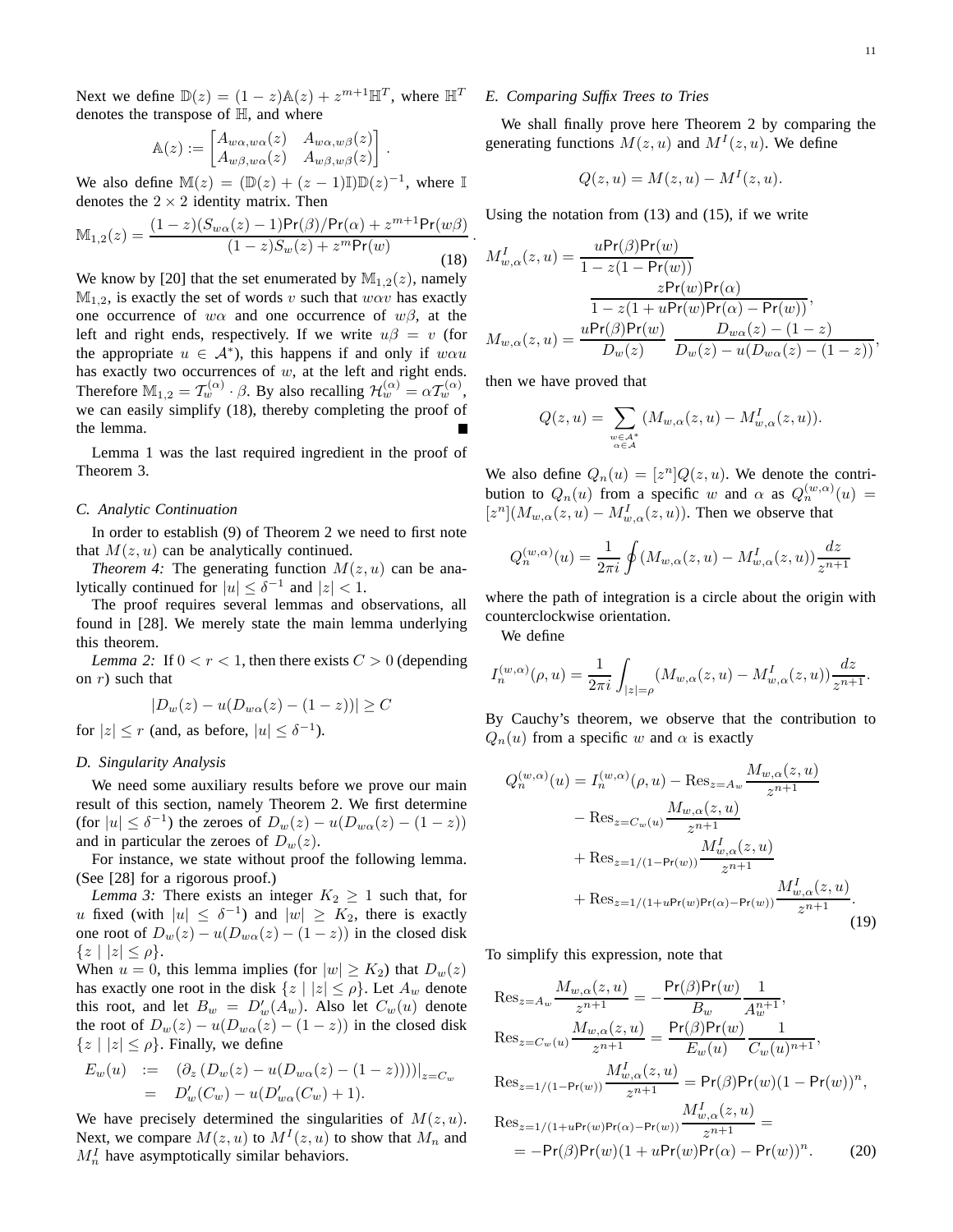It follows from (19) that

$$
Q_n^{(w,\alpha)}(u) = I_n^{(w,\alpha)}(\rho, u) + \frac{\Pr(\beta)\Pr(w)}{B_w} \frac{1}{A_w^{n+1}}
$$
(21)  

$$
- \frac{\Pr(\beta)\Pr(w)}{E_w(u)} \frac{1}{C_w(u)^{n+1}}
$$
  

$$
+ \Pr(\beta)\Pr(w)(1 - \Pr(w))^n
$$
  

$$
- \Pr(\beta)\Pr(w)(1 + u\Pr(w)\Pr(\alpha) - \Pr(w))^n.
$$

We next determine the contribution of the  $z = A_w$  terms of  $M(z, u)$  and the  $z = 1/(1 - Pr(w))$  terms of  $M<sup>T</sup>(z, u)$  to the difference  $Q_n(u) = [z^n](M(z, u) - M<sup>T</sup>(z, u)).$ 

*Lemma 4:* The " $A_w$  terms" and the " $1/(1 - Pr(w))$  terms" (for  $|w| \ge K_2$ ) altogether have only  $O(n^{-\epsilon})$  contribution to  $Q_n(u)$ , i.e.,

$$
\sum_{\substack{|w| \ge K_2 \\ \alpha \in A}} \left( -\text{Res}_{z=A_w} \frac{M_{w,\alpha}(z,u)}{z^{n+1}} + \text{Res}_{z=1/(1-\text{Pr}(w))} \frac{M_{w,\alpha}^I(z,u)}{z^{n+1}} \right) = O(n^{-\epsilon}),
$$

for some  $\epsilon > 0$ . **Proof**. We define

$$
f_w(x) = \frac{1}{A_w^{x+1} B_w} + (1 - \Pr(w))^x
$$

for x real. So by the set of equations in  $(20)$  it suffices to prove that

$$
\sum_{\substack{|w|\geq K_2\\ \alpha\in\mathcal{A}}} \Pr(\beta) \Pr(w) f_w(x) = O(x^{-\epsilon}).
$$

Note that  $\sum_{|w| \ge K_2 \atop \alpha \in \mathcal{A}} \mathsf{Pr}(\beta) \mathsf{Pr}(w) f_w(x)$  is absolutely convergent for all x. Also  $\hat{f}_w(x) = f_w(x) - f_w(0)e^{-x}$  is exponentially decreasing when  $x \to +\infty$  and is  $O(x)$  when  $x \to 0$  (notice that we utilize the  $f_w(0)e^{-x}$  term in order to make sure that  $f_w(x) = O(x)$  when  $x \to 0$ ; this provides a fundamental strip for the Mellin transform in the next step). Therefore, its Mellin transform  $\bar{f}_w^*(s) = \int_0^\infty \bar{f}_w(x) x^{s-1} dx$  is well-defined for  $\Re(s) > -1$  (see [8] and [27]). We compute

$$
\bar{f}_w^*(s) = \Gamma(s) \left( \frac{(\log A_w)^{-s} - 1}{A_w B_w} + (-\log(1 - \Pr(w)))^{-s} - 1 \right)
$$

where Γ denotes the Euler gamma function, and we note that

$$
(\log A_w)^{-s} = \left(\frac{\Pr(w)}{S_w(1)}\right)^{-s} (1 + O(\Pr(w))),
$$

$$
(-\log(1 - \Pr(w)))^{-s} = \Pr(w)^{-s} (1 + O(\Pr(w))).
$$

Also

$$
A_w = 1 + \frac{1}{S_w(1)} \Pr(w) + O(\Pr(w)^2),
$$
  
\n
$$
B_w = -S_w(1) + \left(-\frac{2S_w'(1)}{S_w(1)} + m\right) \Pr(w) + O(\Pr(w)^2).
$$

Therefore

$$
\frac{1}{A_w B_w} = -\frac{1}{S_w(1)} + O(|w| \Pr(w)),
$$

and

$$
\begin{aligned} \bar{f}_w^*(s)=&\Gamma(s)\Big(\mathsf{Pr}(w)^{-s}\left(-S_w(1)^{s-1}+1+O(|w|\mathsf{Pr}(w))\right)\\ &+\frac{1}{S_w(1)}-1+O(|w|\mathsf{Pr}(w))\Big). \end{aligned}
$$

We define  $g^*(s) = \sum_{\substack{|w| \geq K_2 \\ \alpha \in A}} Pr(\beta) Pr(w) \bar{f}^*_w(s)$ . Then we compute

$$
g^*(s) = \sum_{\alpha \in \mathcal{A}} \Pr(\beta) \sum_{|w| \ge K_2} \Pr(w) \bar{f}_w^*(s)
$$
  
= 
$$
\sum_{\alpha \in \mathcal{A}} \Pr(\beta) \Gamma(s) \sum_{m=K_2}^{\infty} \left( \sup \{ q^{-\Re(s)}, 1 \} \delta \right)^m = O(1),
$$

where the last equality is true because  $1 \ge p^{-\Re(s)} \ge q^{-\Re(s)}$ when  $\Re(s)$  is negative, and also because  $q^{-\Re(s)} \geq p^{-\Re(s)} \geq 1$ when  $\Re(s)$  is positive. We always have  $\delta < 1$ . Also, there exists  $c > 0$  such that  $q^{-c}\delta < 1$ . Therefore,  $g^*(s)$  is analytic in  $\Re(s) \in (-1, c)$ . Working in this strip, we choose  $\epsilon$  with  $0 < \epsilon < c$ . Then we have

$$
\sum_{\substack{|w| \geq K_2 \\ \alpha \in A}} \Pr(\beta) \Pr(w) f_w(x) = \frac{1}{2\pi i} \int_{\epsilon - i\infty}^{\epsilon + i\infty} g^*(s) x^{-s} ds + \sum_{\substack{|w| \geq K_2 \\ \alpha \in A}} \Pr(\beta) \Pr(w) f_w(0) e^{-x}.
$$

Majorizing under the integral, we see that the first term is  $O(x^{-\epsilon})$  since  $g^*(s)$  is analytic in the strip  $\Re(s) \in (-1, c)$ (and  $-1 < \epsilon < c$ ). Also, the second term is  $O(e^{-x})$ . This completes the proof of the lemma.

Now we bound the contribution to  $Q_n(u)$  from the  $C_w(u)$ terms of  $M(z, u)$  and the  $z = 1/(1 + uPr(w)Pr(\alpha) - Pr(w))$ terms of  $M<sup>I</sup>(z, u)$ .

*Lemma 5:* The " $C_w(u)$  terms" and the " $1/(1 +$  $uPr(w)Pr(\alpha) - Pr(w)$  terms" (for  $|w| \ge K_2$ ) altogether have only  $O(n^{-\epsilon})$  contribution to  $Q_n(u)$ , for some  $\epsilon > 0$ . More precisely,

$$
\begin{split} & \sum_{\scriptstyle |w|\geq K_2 \atop \scriptstyle \alpha\in\mathcal{A}}\bigg(-\operatorname{Res}_{z=C_w(u)}\frac{M_{w,\alpha}(z,u)}{z^{n+1}}\\ & +\operatorname{Res}_{z=1/(1+u\text{Pr}(w)\text{Pr}(\alpha)-\text{Pr}(w))}\frac{M_{w,\alpha}^I(z,u)}{z^{n+1}}\bigg)=O(n^{-\epsilon}). \end{split}
$$

**Proof.** The proof technique is the same as the one for Lemma 4 above.

Next we note that the  $I_n^{(w,\alpha)}(\rho, u)$  terms in (21) have  $O(n^{-\epsilon})$  contribution to  $Q_n(u)$ .

*Lemma 6:* The  $"I_n^{(w,\alpha)}(\rho, u)$  terms" (for  $|w| \ge K_2$ ) altogether have only  $O(n^{-\epsilon})$  contribution to  $Q_n(u)$ , for some  $\epsilon > 0$ . More precisely,

$$
\sum_{\substack{|w| \geq K_2 \\ w \in A^2}} I_n^{(w,\alpha)}(\rho, u) = O(n^{-\epsilon}).
$$

П

**Proof**. We omit the proof here; see [28] for a proof.

Finally, we consider the contribution to  $Q_n(u)$  from small words  $|w|$ . Basically, we observe that  $|w|$  has a normal distribution with mean  $\frac{1}{h} \log n$  and variance  $\theta \log n$ , where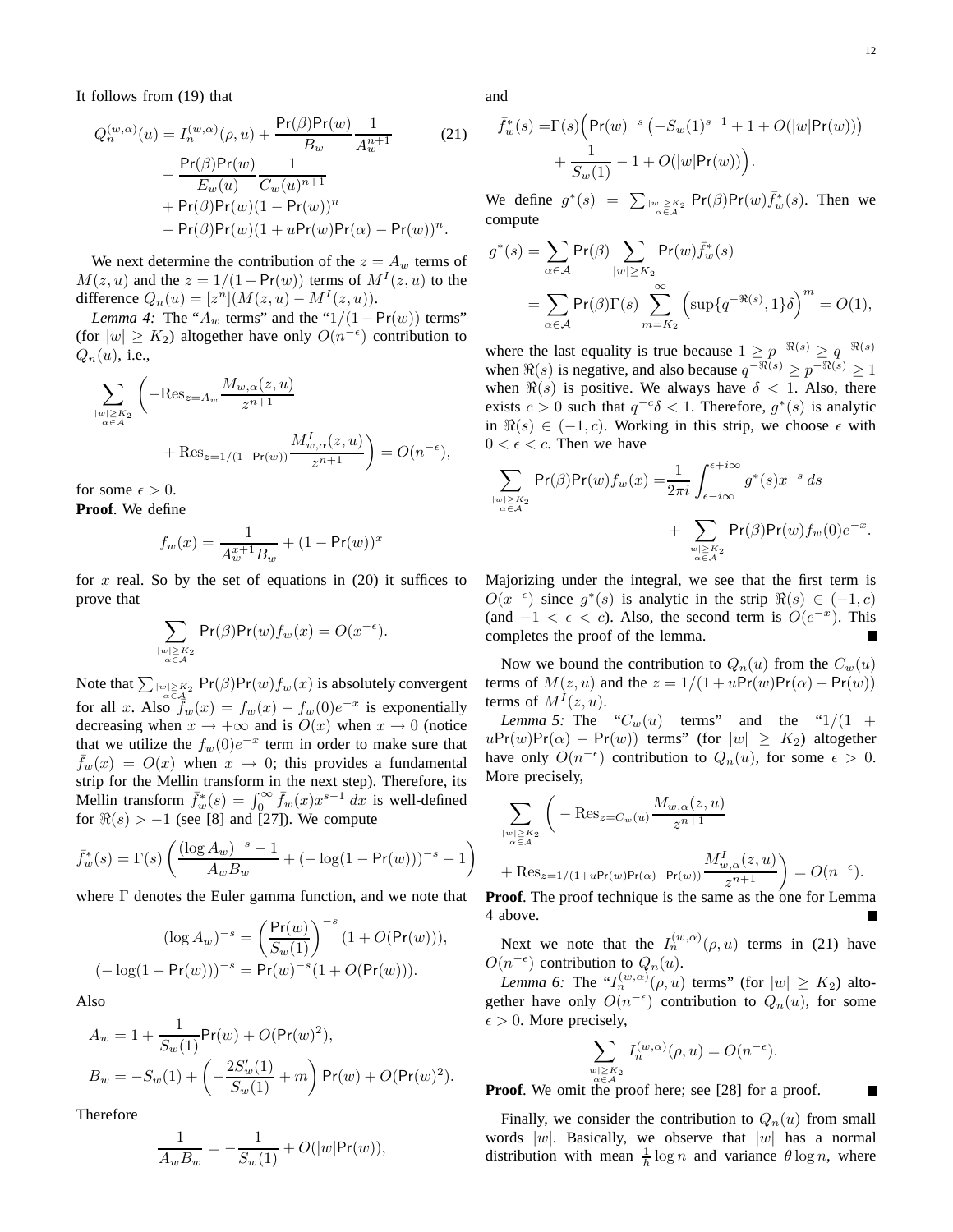$h = -p \log p - q \log q$  denotes the entropy of the source, and  $\theta$  is a constant. Therefore,  $|w| \leq K_2$  is extremely unlikely, and as a result, the contribution to  $Q_n(u)$  from words w with  $|w| \leq K_2$  is very small.

*Lemma 7:* The terms  $\sum_{\substack{|w| < K_2 \\ \alpha \in \mathcal{A}}} (M_{w,\alpha}(z, u) - M_{w,\alpha}^I(z, u))$ altogether have only  $O(n^{-\epsilon})$  contribution to  $Q_n(u)$ . **Proof**. Again, we omit the proof due to space constraints. See

All contributions to (21) have now been analyzed. We are finally prepared to summarize our results. Combining the last four lemmas, we see that  $Q_n(u) = O(n^{-\epsilon})$  uniformly for  $|u| \leq \delta^{-1}$ , where  $\delta^{-1} > 1$ . For ease of notation, we define  $b =$  $\delta^{-1}$ . Finally, we apply Cauchy's theorem again. We compute

$$
Pr(M_n = k) - Pr(M_n^I = k) = [u^k z^n] Q(z, u)
$$
  

$$
= [u^k] Q_n(u)
$$
  

$$
= \frac{1}{2\pi i} \int_{|u|=b} \frac{Q_n(u)}{u^{k+1}} du.
$$

Since  $Q_n(u) = O(n^{-\epsilon})$ , it follows that

[28].

$$
|\mathsf{Pr}(M_n = k) - \mathsf{Pr}(M_n^I = k)| \le \frac{2\pi b}{|2\pi i|} \frac{O(n^{-\epsilon})}{b^{k+1}} = O(n^{-\epsilon}b^{-k}).
$$

Thus Theorem 2 holds. It follows that  $M_n$  and  $M_n^I$  have asymptotically the same distribution, and therefore  $M_n$  and  $M_n^I$  asymptotically have the same factorial moments. The main result of [29] gives the asymptotic distribution and factorial moments of  $M_n^I$ . As a result, Theorem 2 follows immediately. Therefore,  $M_n$  follows the logarithmic series distribution, i.e.,  $Pr(M_n = j) = \frac{p^jq + q^jp}{jh}$  (plus some small fluctuations if  $\ln p / \ln q$  is rational). Theorem 1 is finally proved.

#### VI. CONCLUDING REMARKS

From the algorithmic perspective, two immediate challenges remain. First, we would like to make LZRS'77 on-line. The implementation of LZRS'77 described here is off-line because the blocks need to be processed backwards, but it is not clear if this is absolutely necessary. Second, we would like to be able to protect the first block while maintaining backward compatibility. Note that we cannot embed the parity bits of the first block in the pointers of the last, because otherwise we would introduce a circular dependency in the process. From an analytic perspective, it would be interesting to extend Theorem 1 to Markov sources. While it is well-known [32] that the expectation for Markov sources is  $\mathbf{E}[M_n] = O(1)$ (cf. [16]), not much is known about the distribution of  $M_n$ under that probabilistic model. The recent work of Fayolle and Ward [7], in which they extend the analysis of [11] to Markov sources, is a step in that direction.

Finally, we should point out that there is a way to extend our scheme to recover more than a constant number of redundant bits (and potentially to strongly mixing sources along the lines of [13]). One just has to give up the idea of always looking for the longest match and instead agree to use "long enough" matches. Such a scheme is still asymptotically optimal with the (compression) bit rate  $1/h + O(\log \log n / \log n)$  and with  $M_n$  growing slowly with n. For example, instead of using the

longest match we search for the rth longest match. We expect that if r grows with  $n$  in such a way that the rth longest match is of order  $(\log n - \log \log n)/h$ , then  $M_n$  grows with *n* (possibly  $M_n = O(\log n)$ ?); in this case, only the constant of the asymptotic redundancy  $O(\log \log n / \log n)$  is affected.

#### ACKNOWLEDGMENTS

The work of SL was supported in part by NSF Grant DBI-0321756 and NSF CAREER IIS-0447773. WS was supported in part by NSF Grant CCR-0208709, NIH Grant R01 GM068959-01, and AFOSR Grant FA8655-04-1-3074. MDW was supported by NSF Grant 0603821.

#### **REFERENCES**

- [1] L. V. Ahlfors. *Complex Analysis*. McGraw-Hill, New York, 1979.
- [2] M. J. Atallah and S. Lonardi. Augmenting LZ-77 with authentication and integrity assurance capabilities. *Concurrency and Computation: Practice and Experience*, 6:1063–1076, 2004.
- [3] T. C. Bell, J. G. Cleary, and I. H. Witten. *Text Compression*. Prentice Hall, Englewood Cliffs, NJ, 1990.
- [4] V. Castelli and L. Lastras-Montano. Bounds on expansion in LZ'77-like coding. In *2004 Intern. Symp. Information Theory*, page 58, 2004.
- [5] J. Fayolle. An average-case analysis of basic parameters of the suffix tree. In M. Drmota, P. Flajolet, D. Gardy, and B. Gittenberger, editors, *Mathematics and Computer Science*, pages 217–227, Vienna, Austria, 2004. Birkhäuser.
- [6] E. R. Fiala and D. H. Greene. Data compression with finite windows *Communications of the ACM*, 32(4):490–505, 1989.
- [7] J. Fayolle and M. D. Ward. Analysis of the average depth in a suffix tree under a Markov model. In *International Conference on the Analysis of Algorithms*, Barcelona, 2005.
- [8] P. Flajolet, X. Gourdon, and P. Dumas. Mellin transforms and asymptotics: Harmonic sums. *Theoretical Computer Science*, 144:3–58, 1995.
- [9] R. N. Horspool The effect of non-greedy parsing in Ziv-Lempel compression methods In *IEEE Data Compression Conference*, pages 302-311, Snowbird, 1995.
- [10] L. Guibas and A. M. Odlyzko. Periods in strings. *J. Combinatorial Theory*, 30:19–43, 1981.
- [11] P. Jacquet and W. Szpankowski. Autocorrelation on words and its applications: Analysis of suffix trees by string-ruler approach. *Journal of Combinatorial Theory*, A66:237–269, 1994.
- [12] P. Jacquet and W. Szpankowski. Analytical depoissonization and its applications. *Theoretical Computer Science*, 201:1–62, 1998.
- [13] P. Jacquet, W. Szpankowski, I Apostol, Universal predictor based on pattern matching" *IEEE Trans. Inf. Theory*, 48, 1462–1472, 2002.
- [14] P. Karn. General-purpose Reed-Solomon encoder/decoder v4.0, 2004. http://www.ka9q.net/code/fec.
- [15] D. E. Knuth. *Fundamental Algorithms*. Addison-Wesley, Reading, Massachusetts, 3rd edition, 1997.
- [16] S. Lonardi and W. Szpankowski. Joint source-channel LZ'77 coding. In *IEEE Data Compression Conference*, pages 273–282, Snowbird, 2003.
- [17] M. Lothaire, editor. *Applied Combinatorics on Words*, chapter 7, Analytic Approach to Pattern Matching. Cambridge, 2005.
- [18] F. J. MacWilliams and N. J. A. Sloane. *The Theory of Error-Correcting Codes*. Elsevier, Amsterdam, 1977.
- [19] I. S. Reed and G. Solomon. Polynomial codes over certain finite fields. *J. SIAM*, 8:300–304, 1960.
- [20] M. Régnier and W. Szpankowski. On pattern frequency occurrences in a Markovian sequence. *Algorithmica*, 22:631–649, 1998.
- [21] Y. Reznik and W. Szpankowski. On average redundancy rate of the Lempel-Ziv codes with k-error protocol. *Information Sciences*, 135:57– 70, 2001.
- [22] M. Rodeh, V. R. Pratt, and S. Even. Linear algorithm for data compression via string matching. *J. Assoc. Comput. Mach,*, 28(1):16–24, Jan. 1981.
- [23] K. Sayood, H. Otu, and N. Demir. Joint source/channel coding for variable length codes. *IEEE Trans. Commun.*, 48:787–794, 2000.
- [24] R. Sedgewick and P. Flajolet. *An Introduction to the Analysis of Algorithms*. Addison-Wesley, Reading, Massachusetts, 1996.
- [25] J. Storer and J. Reif. Error resilient optimal data compression. *SIAM J. Computing*, 26:934–949, 1997.